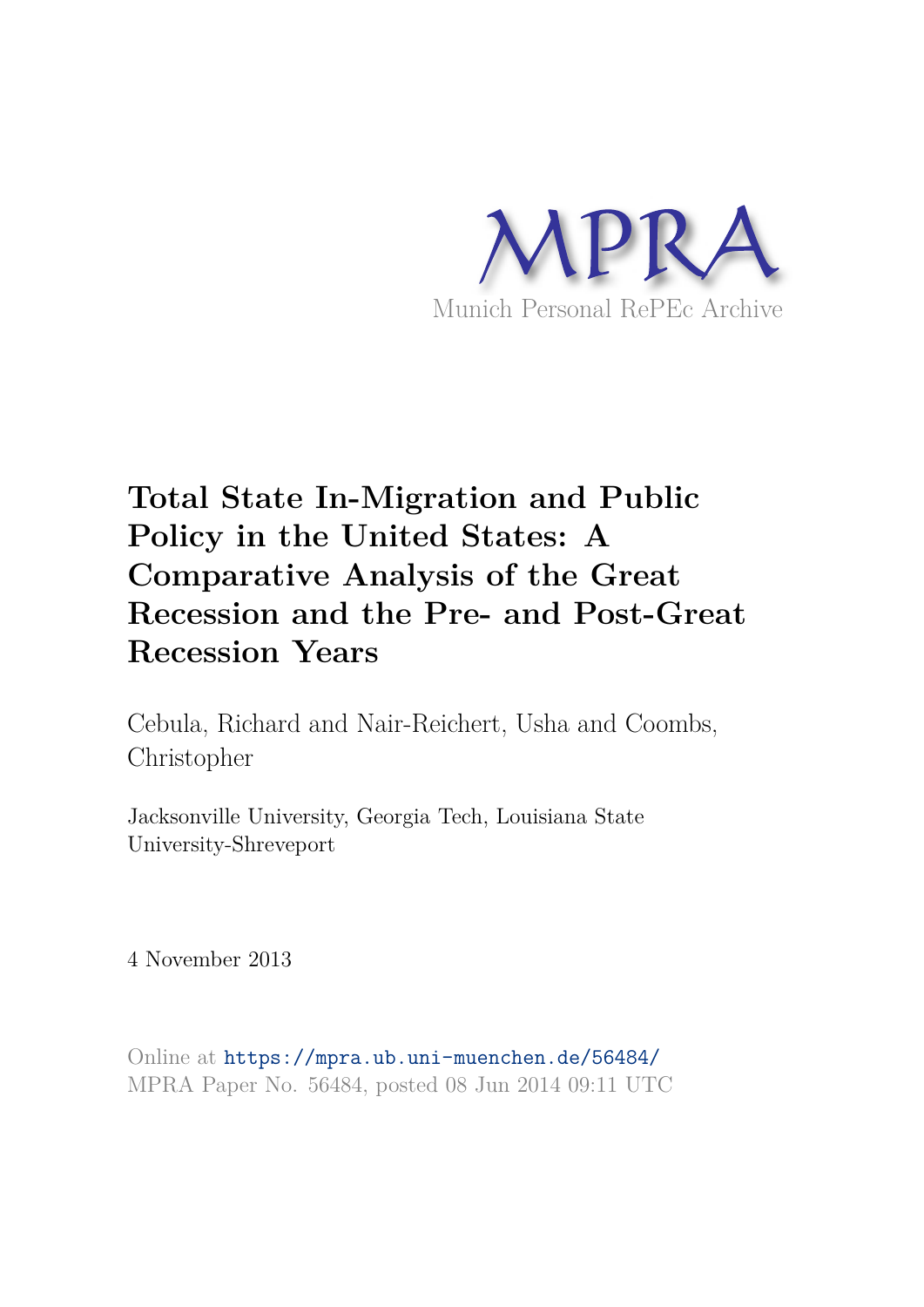### Total State In-Migration Rates and Public Policy in the U.S.: A Comparative Analysis of the Great Recession and the Pre- and Post-Great Recession Years

By Richard J. Cebula Usha Nair-Reichert Christopher Coombs

Abstract. This study adopts state-level data to empirically investigate the Tiebout hypothesis (as extended by Tullock) of "voting with one's feet" for the period referred to in the U.S. as the "Great Recession" (2007-2009). As compared to previous studies, we use more recent data and provide estimates for three time periods: the "Great Recession" (from July 1, 2007 through June 30, 2009), the pre-Great Recession period (July 1, 2004 through June 30, 2006) and the post-Great Recession period (July 1, 2009 through June 30, 2011). This analysis also differs from most previous literature by including a separate cost of living variable and a variable measuring effective state personal income tax rates. After allowing for various economic factors and quality of life/climate variables, migrants (consumer-voters) over the 2007-2009 period appear to prefer states with *lower* effective state personal income tax rates and *higher* levels of "fiscal surplus," defined in this study for each state as the total outlay *per pupil* on primary and secondary public education minus the *per capita* property tax level. The three empirical estimates all demonstrate that the Tiebout/Tullock hypothesis was operational not only during but also both before and after the Great Recession since for all three time periods migrants (consumer-voters) manifested a preference for lower effective state personal income tax rates and higher levels of fiscal surplus.

JEL Classifications: D72, H71, H72

Keywords: total in-migration; effective state income tax rates; fiscal surplus

### *Introduction*

Determinants of human migration, especially within the U.S. but elsewhere as well, have

been and continue to be a topic of research interest (Renas, 1983; Vedder, et al, 1986;

Percy, Hawkins, & Maier, 1995; Carrington, Detragiache, and Vishwanath, 1996; Saltz,

1998; Nechyba, 2000; Conway & Houtenville, 2001, 2003; Rhode & Strumpf, 2003; Chi

& Voss, 2005; Partridge & Rickman, 2006; Francis, 2007; Ashby, 2007; Landry, et al.,

2007; Fu & Gabriel, 2012; Peters, 2012; Plantinga, et al., 2013). The nature of issues

considered within the context of *internal* migration determinants is extremely diverse;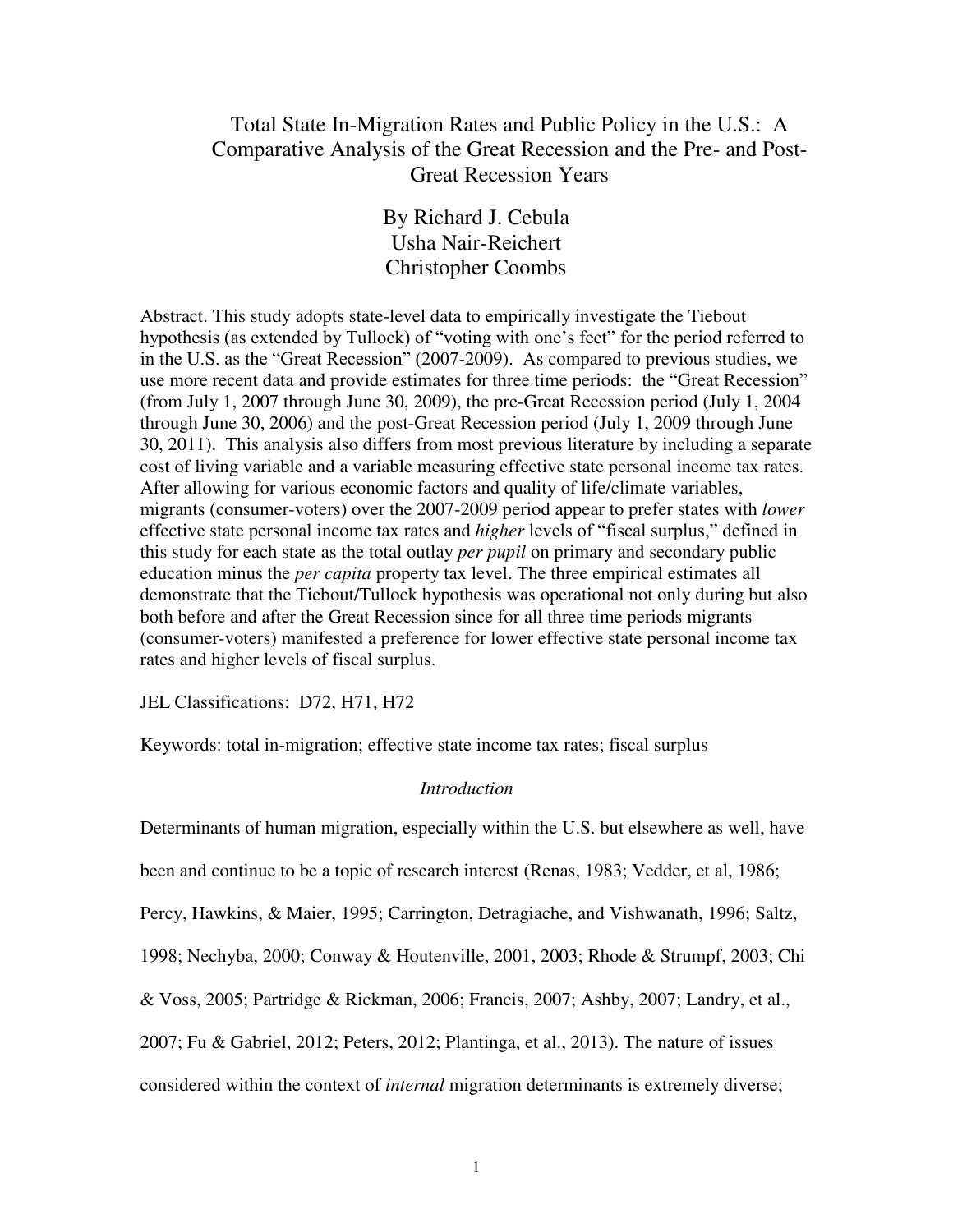indeed, it has (naturally) become increasingly diverse over time as a consequence of increasingly more complex research by multiple researchers and in a variety of disciplines over time. One of the areas receiving the greatest attention involves the socalled Tiebout (1956) hypothesis (Cebula, 1978; Renas, 1980; Cebula, 1990; Rhode & Strumpf, 2003; Cebula & Alexander, 2006; Banzhaf & Walsh, 2008), also *sometimes* referred to as the Tiebout (1956)-Tullock (1971) hypothesis.

According to Tiebout (1956, p. 418), "…the consumer-voter may be viewed as picking that community which best satisfies his preferences for public goods…the consumer-voter moves to that community whose local government best satisfies his set of preferences." As Tullock (1971, p. 917) further observes, this hypothesis can effectively be extended such that it holds that, *ceteris paribus*, the "…individual deciding where to live will take into account the private effects upon himself of the bundle of government services and taxes…" Thus, Tullock (1971) more explicitly than Tiebout (1956) emphasizes that the consumer-voter evaluates *both* the government goods and services *and* the tax burden at the relevant locations of choice.

Most studies on the impact of public policy on migration in the U.S. have effectively involved migration prior to the Great Recession, which is identified by the NBER as the period between December of 2007 and the end of June of 2009. A modest number of recently published studies have addressed the economic response of regions to a major recession (Connaughton & Madsen, 2012; Hassink, 2010; Martin, 2012; Walden, 2012).

Hassink (2010) studies the linkage of regional economic resilience to regional economic adaptability under major recessionary circumstances, whereas Martin (2012)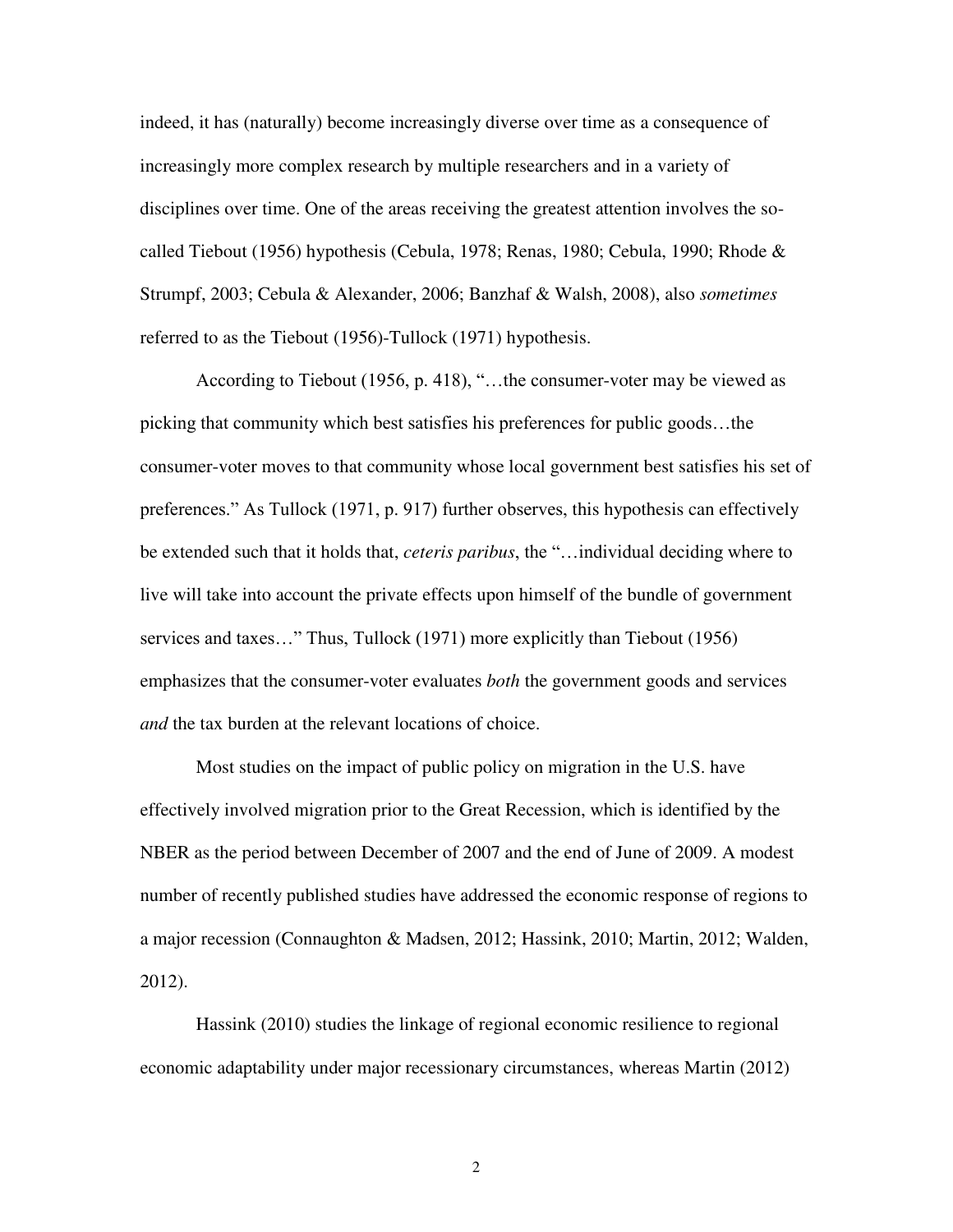further develops the idea of regional economic resilience and investigates its usefulness, especially when combined with the notion of hysteresis, in understanding the response of regional economies to a major recessionary shock or (simply major recessions) in the U.K.

Connaughton & Madsen (2012) identify states in the US that suffered the greatest job losses and those that experienced the least job losses during the Great Recession. They find large differences between states in terms of the negative consequences (job losses and higher unemployment rates) from the Great Recession. Connaughton & Madsen (2012) also find that the industrial composition within each state contributed to its economic resilience to and its adaptability to the shock of the Great Recession and hence to the magnitude of job losses and to the extent that unemployment rates were elevated. Walden (2012) finds *preliminary* evidence that in a large percentage of cases during Great Recession in the U.S., *migrants* who moved into states with lower unemployment rates were themselves unemployed; hence, they were more strongly motivated by the need to find employment and secure an income than they were to seek lower state and local tax burdens and higher public school outlays *per se*. Thus, Walden (2012) raises the idea that the motivations underlying state in-migration *during* the Great Recession were rather different from those prior to the Great Recession and that the linkage between migration and public policy may have been weakened by the economic experience of the Great Recession. Although an interesting idea, the *ad hoc* model and empirical evidence regarding this proposition in his single OLS estimate are limited, leaving the issue open for further investigation.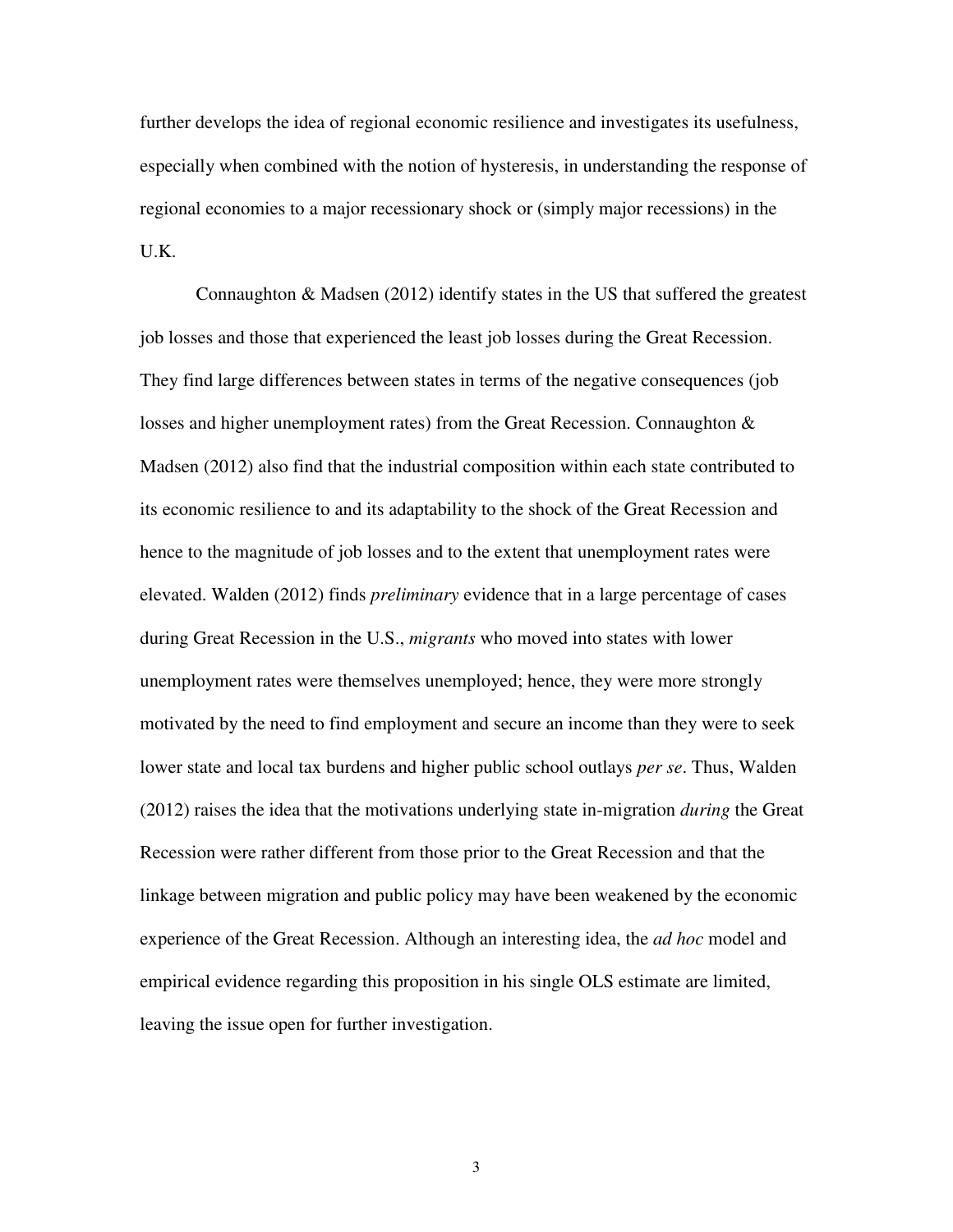Interestingly, the Tiebout (1956)/Tullock (1971) hypothesis has not been empirically studied for the U.S. for the period of the Great Recession and the years immediately prior to and following the Great Recession. Accordingly, the present study seeks to help fill this void by empirically investigating this hypothesis using contemporary state-level data for the U.S. Conducting this study also provides an opportunity to investigate empirically the *preliminary* hypothesis by Walden (2012) as summarized above.

The present empirical study first addresses the determinants of the state-level total in-migration rate during the Great Recession (2007-2009). During this period it is estimated that approximately 14,136,246 persons in the U.S. moved their principal residence from one state to another. "The total state in-migration rate" for each time period studied is defined in this study as the *ratio* of the total number of domestic migrants moving into each given state from all of the remaining 49 states during a given study period relative to the beginning-of-period total population in each state. This study seeks to shed light on whether fiscal factors such as outlays *per pupil* on public primary and secondary education, *per capita* property tax liabilities, and state personal income tax rates influenced consumer-voters' mobility decisions during this Great Recession study period. In addition, this study seeks to demonstrate whether these same factors, i.e., outlays per pupil on public primary and secondary education, per capita property tax burdens, and state personal income tax rates, influenced state total in-migration rates in the pre-Great Recession (2004-2006) and post-Great Recession years (2009-2011).<sup>1</sup>

 $\overline{a}$ 

<sup>&</sup>lt;sup>1</sup>During the pre-Great Recession period (2004-2006), it is estimated that approximately 14,999,128 persons in the U.S. moved their residence from one state to another; the corresponding figure for the post-Great Recession period (2009-2011) was 13,730,645 persons.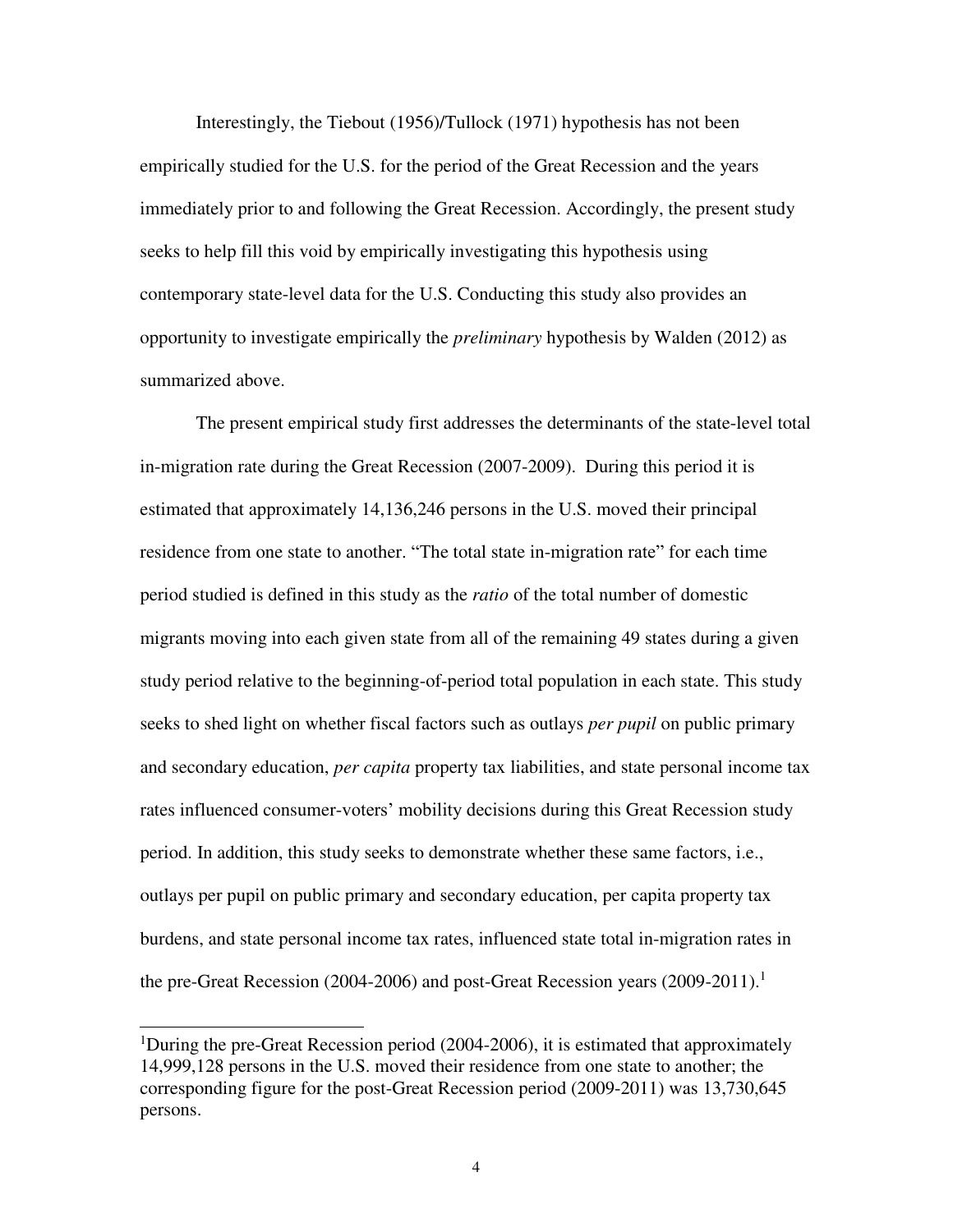Thus, three sets of empirical findings are provided, each with the same explanatory variables, although reflecting values for different years, depending upon the study period. We use lagged values of explanatory variables in all estimates to address issues of potential endogeniety.

Numerous previous studies have empirically addressed determinants of internal migration within the United States. A number of these studies emphasize the migration impact not only of economic and fiscal factors but also of non-economic factors, including "quality-of-life" factors, especially climate (Vedder 1976; Renas, 1978; 1980; 1983; Clark & Hunter, 1992; Cebula & Belton, 1994; Saltz, 1998; Conway & Houtenville, 1998, 2001, 2003; Gale & Heath, 2000; Milligan, 2000; Davies, Greenwood, & Li, 2001; Cebula & Alexander, 2006). As demonstrated in these studies, the omission of non-economic factors, especially climate-reflecting variables, from an empirical migration analysis constitutes an omitted-variable problem that generally compromises the integrity of that analysis. As a consequence, this empirical study will include not only fiscal factors and economic factors but also purely quality-of-life factors.

#### *The Basic Migration Decision Framework*

We follow the economic path of most migration studies in the U.S. since the contributions by Sjaastad (1962) and Riew (1973), among others, and treat the consumervoter's overall migration decision as an investment decision such that the decision to migrate from area *i* to area *j* requires that his/her expected net discounted present value of migration from area *i* to area *j*, *DPVij*, be both (a) positive and (b) the maximum net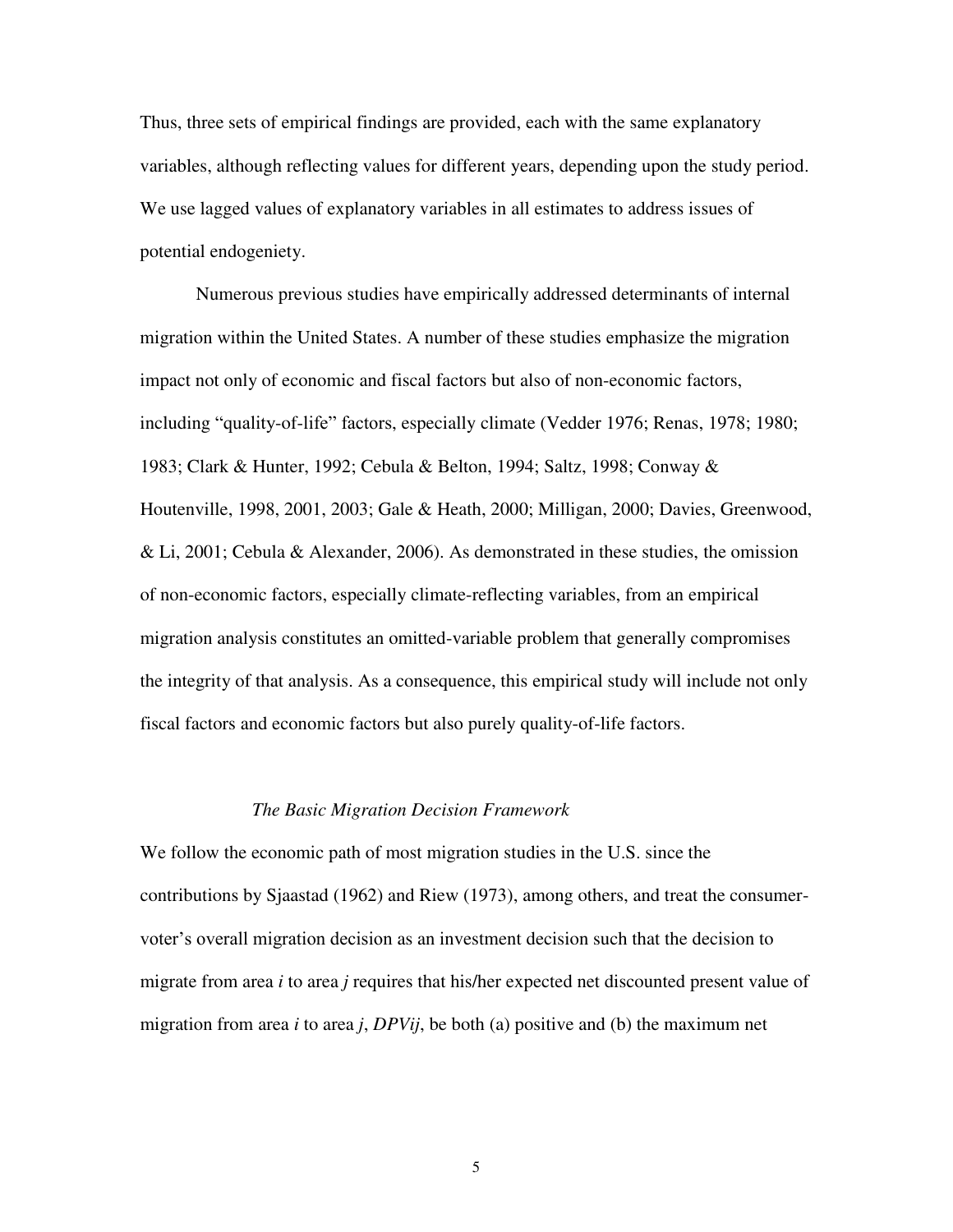discounted present value that can be expected from moving from area *i* to *any other* known and plausible alternative area.

 Following in principle the models in Tiebout, (1956), Sjaastad (1962), Tullock (1971), Riew (1973), Vedder (1976), Cebula (1978), Renas (1983), Vedder, Gallaway, Graves, & Sexton (1986), and Cebula & Alexander (2006), among others, *DPVij* consists in this study of three broad sets of considerations, namely:

- 1. Economic conditions in those areas;
- 2. Fiscal factors in those areas; and
- 3. Environmental characteristics of the areas.

According to this investment framework, it follows that migration will flow from area *i* to area *j* only if:

$$
DPVij > 0; DPVij = MAX for j, where j = 1, 2, \dots, z
$$
 (1)

where *z* represents all of the plausible known alternative locations to area *i*. Given the focus in this study on state migration, area *j* is actually state *j*. Clearly, although the framework is an investment model, either a carefully crafted constrained-utility maximization model or a carefully constructed cost-benefit model (Cebula, 1978) could have been adopted and used to introduce the same categories of variables.

The total state in-migration rate for the Great Recession, *MIGj*, is the total number of domestic in-migrants to state *j* over the period July, 1, 2007-June 30, 2009, expressed as a *percent* of the year 2007 population in state *j*. This specification *in percentage terms*  allows comparisons of each state's total in-migration rate with those of the other states. The only available data on state total in-migration in the U.S. follow this July  $1<sup>st</sup>$  to June  $30<sup>th</sup>$  time frame pattern; thus, for roughly the first five months of the Great Recession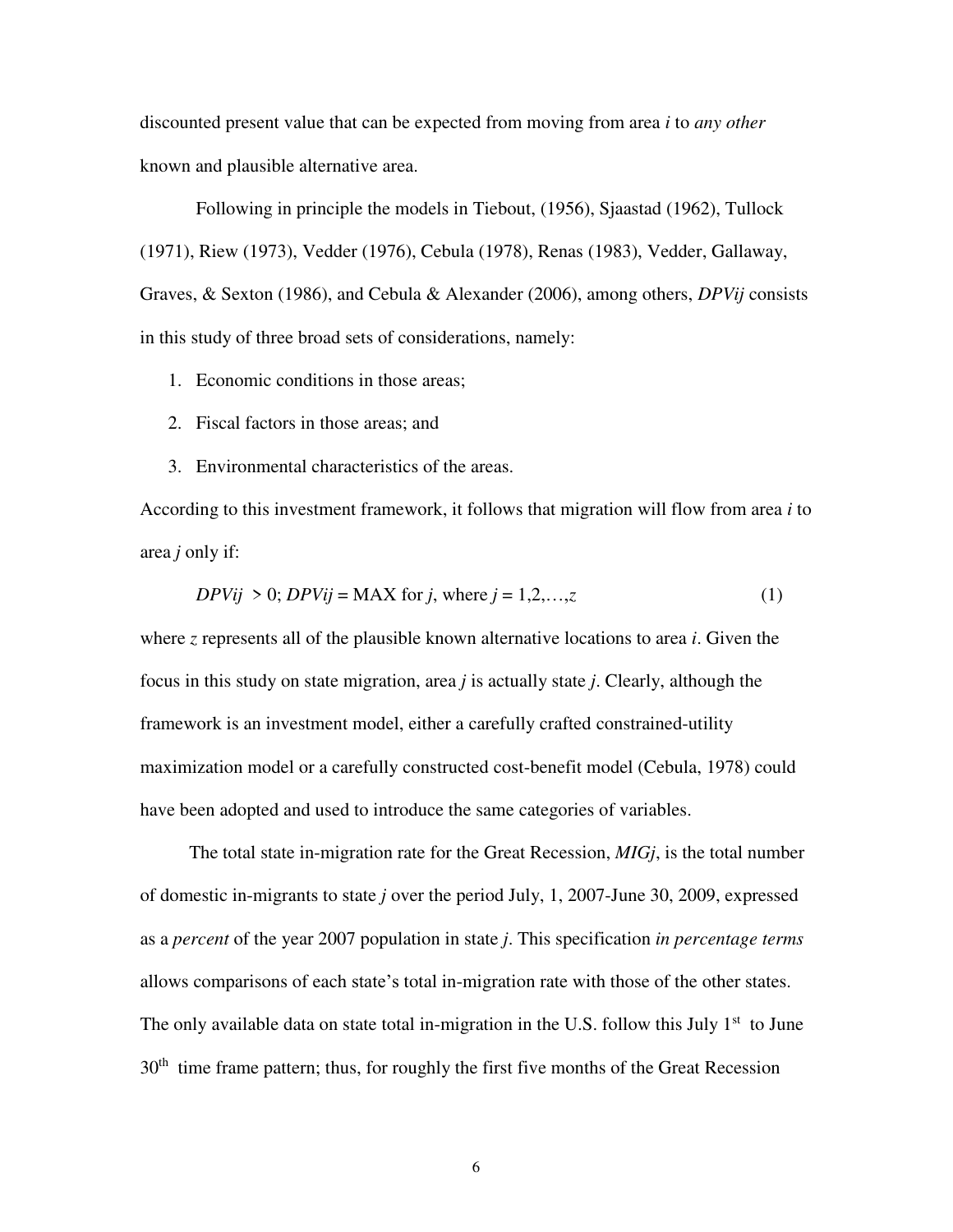study period, the economy was not officially/technically in recession, although it was materially slowing down prior to December, 2007 (Council of Economic Advisors, 2009, Table B-2).

We use three variables to measure the economic conditions in state *j*. The first of these purely economic variables is the per capita personal income in state *j*, *PCPERSINCj*. Conventional wisdom suggests that the higher the per capita personal income in a state, the higher the expected income in that state and hence the more appealing it would be to move to that state. Thus, *MIGj*, the total domestic in-migration rate to state *j* is hypothesized to be an increasing function of *PCPERSINCj, ceteris paribus.* This variable constitutes an average measure of *expected* income/wage prospects in state *j* if one were to actually have a job in that state.

The second purely economic variable included in the model is the *percentage* unemployment rate in state *j*, *URj*, which is the average unemployment rate of the civilian labor force over the course of the year in state *j.* The higher the unemployment rate in a state, the less promising are the job prospects in the state and hence the less appealing that state is as a place of residence (Riew, 1973; Sommers & Suits, 1973; Cebula, 1979; Walden, 2012). Clearly, then, the total domestic in-migration rate to state *j* is expected to be a decreasing function of *URj, ceteris paribus*.

The third purely economic variable is *COSTj*, the overall cost of living in state *j* for the average four-person family, expressed as an index, with *COSTj* = 100.00 being the theoretical mean value of this indexed variable. In the absence of money illusion, the total domestic in-migration rate to state  $j$  is hypothesized to be a decreasing function of *COSTj*, *ceteris paribus,* because the higher the cost of living, the lower one's real income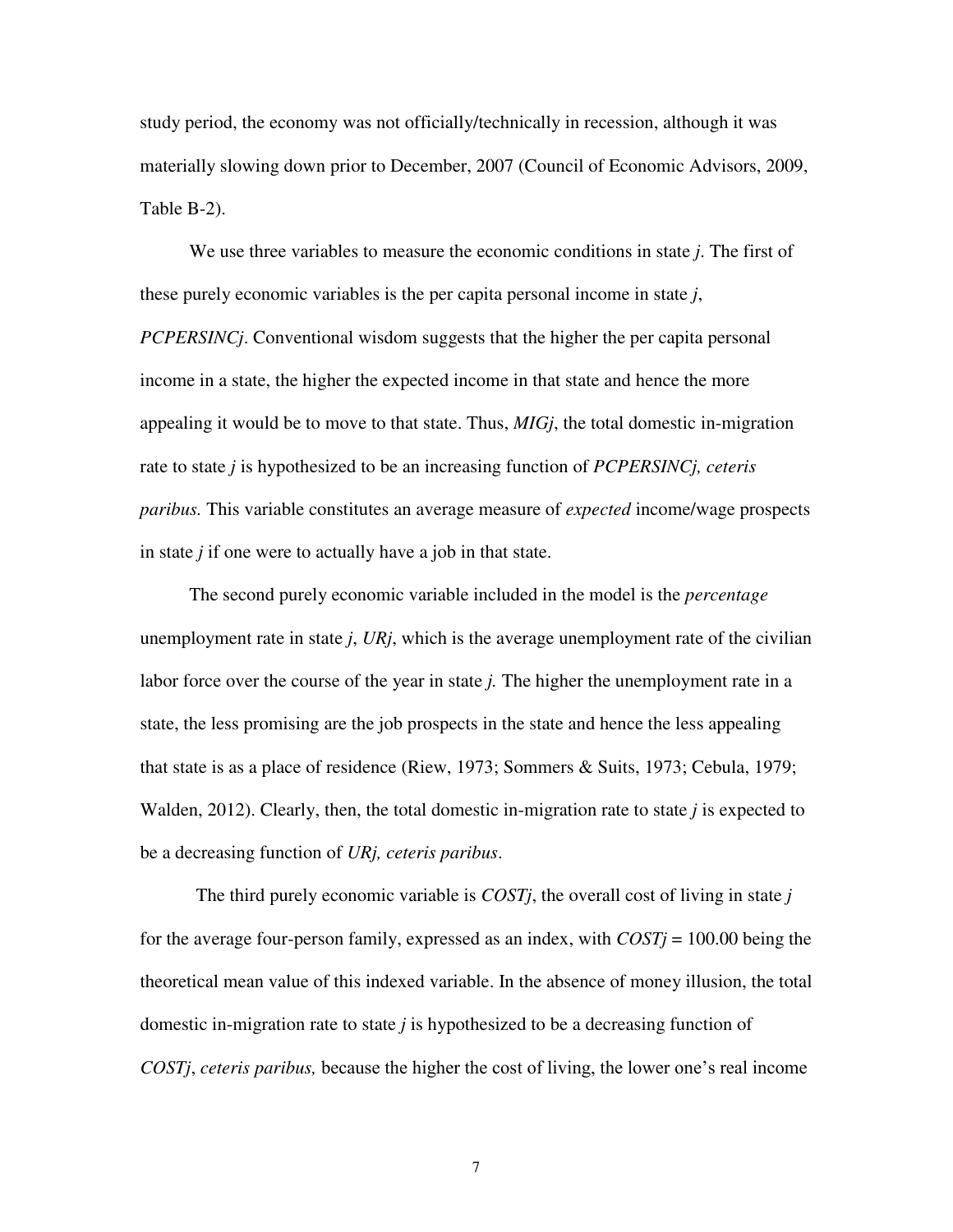and the lower one's standard of living. The adoption of a variable such as *COSTj* in migration studies is becoming more common (Renas, 1978, 1980, 1983; Cebula, 1979; Conway & Houtenville, 1998, 2001, 2003; Gale & Heath 2000; Cebula & Alexander, 2006).

We adopt three variables to measure fiscal factors, although two of them are eventually merged into one to avoid multi-collinearity. The first fiscal factor variable considered in this study is *AVSTINCTRj*, the *average effective percentage state personal income tax rate* in state *j*. This variable is the average *state* personal income tax paid by residents of state *j*, expressed as a percentage of the average family income in state *j.*  Such a variable has usually been overlooked in studies of a Tiebout-type framework, although it has been considered on a limited basis, i.e., by a few studies (Cebula, 1990; Conway & Houtenville, 2001; Cebula & Alexander, 2006). It is hypothesized here that the total domestic in-migration rate to state *j* is a deceasing function of *AVSTINCTRj*, *ceteris paribus* (Tullock, 1971) because a higher effective state personal income tax implies a lower disposable income. Since nine states do not have a state income tax, for these states, the value of *AVSTINCTRj =* 0. The nine states in question are Alaska, Florida, Nevada, New Hampshire, South Dakota, Tennessee, Texas, Washington, and Wyoming.

The variable *PCPROPTXj* is defined as the total local (city plus county) per capita nominal property tax liability on residential property in state *j*. Such a variable has often been considered in studies of a Tiebout-type framework (Pack, 1973; Barsby & Cox, 1975; Greene, 1977; Liu, 1977; Renas, 1980; Conway & Houtenville, 1998, 2001; Gale & Heath, 2000; Rhode & Strumpf, 2003; Cebula & Alexander, 2006). It is expected that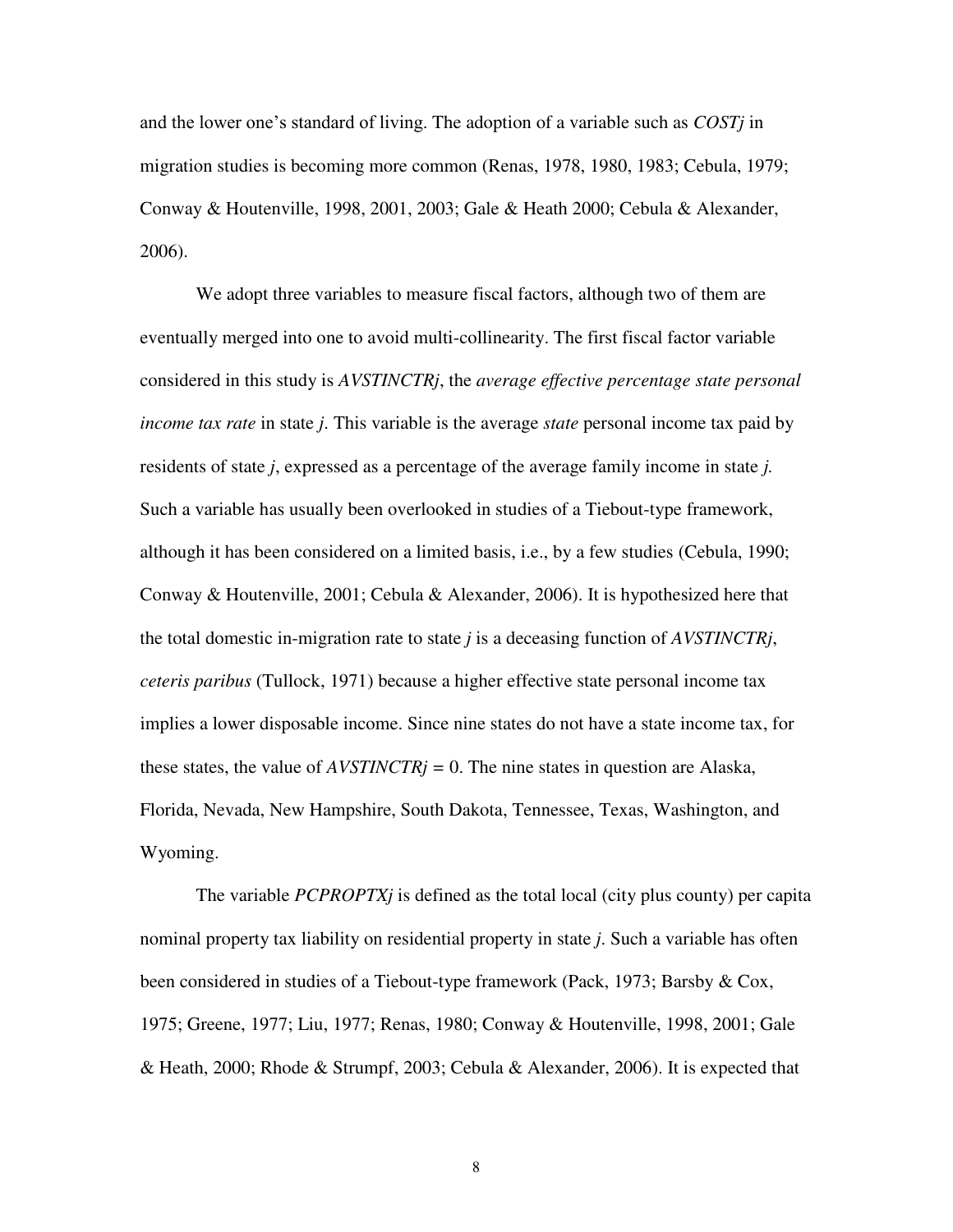the total domestic in-migration rate to state *j* is a decreasing function of *PCPROPTXj*, *ceteris paribus*, because a higher property tax burden implies a lower disposable income. The principal outlay financed by property taxes is of course public primary and secondary education. Continuing, the variable *ANNUALPERPUPj* is the nominal outlay in state *j per pupil* on primary and secondary *public* education from all sources, federal, state, and local. The variable *ANNUALPERPUPj* is be distinguished from the very commonly adopted variable *per capita* public education outlays found in many previous studies (Pack, 1973; Greene, 1977; Hinze, 1977; Cebula, 1979; Renas, 1980; Conway & Houtenville, 1998, 2001; Gale & Heath, 2000; Rhode& Strumpf, 2003). Indeed, it is stressed in this study, as hypothesized in a prior study by Cebula & Alexander (2006), that higher *per pupil* outlays on public education are a more direct measure of a commitment to better quality education than higher *per capita* outlays on public education. In any event, it is hypothesized here that, *ceteris paribus*, the total domestic inmigration rate to state *j* is an increasing function of *ANNUALPERPUPj* because a greater outlay on public education *per pupil* arguably implies a greater commitment to the pursuit of a better quality public education system in the state, as well as a reduced inclination or perceived need to choose private education (with its accompanying pecuniary costs, especially tuition) over public education.

 Not surprisingly, the variables *PCPROPTXj* and *ANNUALPERPUPj* are highly correlated  $(r = 0.63)$ . Accordingly, we construct a "fiscal surplus" variable labelled *FISCSURPj*, which is the value of *ANNUALPERPUPj* minus the value of *PCPROPTXj.*  The variable *FISCSURPj* is a measure of the average excess of the value received from *per pupil* outlays on primary and secondary public education in state *j* minus the *per*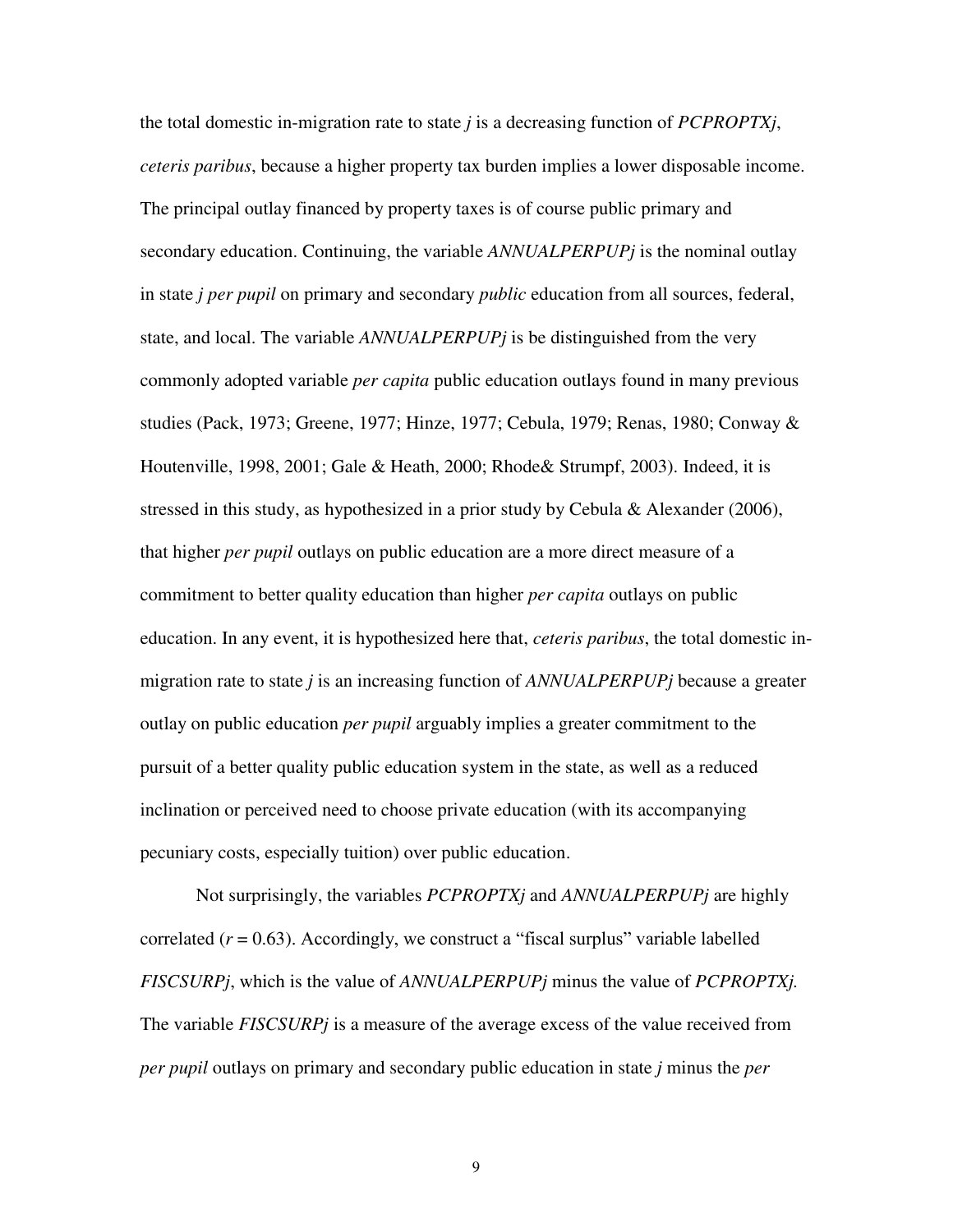*capita* property tax associated with paying most of those outlays in state *j*. According to Tiebout (1956) and Tullock (1971), as well as Buchanan (1950), the consumer-voter seeks to maximize fiscal surplus. Thus, it is hypothesized in this study that the total domestic in-migration rate to state *j* is an increasing function of *FISCSURPj*, *ceteris paribus*.

Finally, there are three quality-of-life variables included in the model. Two of these are climatic in nature. The first of these climatic variables is *JANTEMPj*, defined here as the mean January temperature in state *j* (1971-2000), as a measure of warmer climatic conditions. As in so many migration studies (Renas, 1978; 1980; 1983; Clark & Hunter, 1992; Cebula & Belton, 1994; Saltz, 1998; Conway & Houtenville, 1998, 2001, 2003; Gale & Heath, 2000; Milligan, 2000; Davies, Greenwood, & Li, 2001; Cebula & Alexander, 2006), this variable is treated as a quality-of-life control variable. As is typically the case in these studies, it is hypothesized that a warmer climate is likely to increase the inflow of migrants as a reflection of their typical preference for warmer weather, especially during the winter months. Thus, it is hypothesized that the total domestic in-migration rate to state *j* is an increasing function of *JANTEMPj*, *ceteris paribus*.

As a supplemental measure of climate, one which arguably reflects elevated summer-time heat and elevated humidity, the model includes the variable *CDDj*, the average annual number of cooling degree days in state *j* (1971-2000). In this case, the focus is upon the discomfort typically associated with climates having much higher summer temperatures and higher humidity. Given that a higher number of annual cooling degree days reflects conditions of greater summer heat and humidity, it is hypothesized,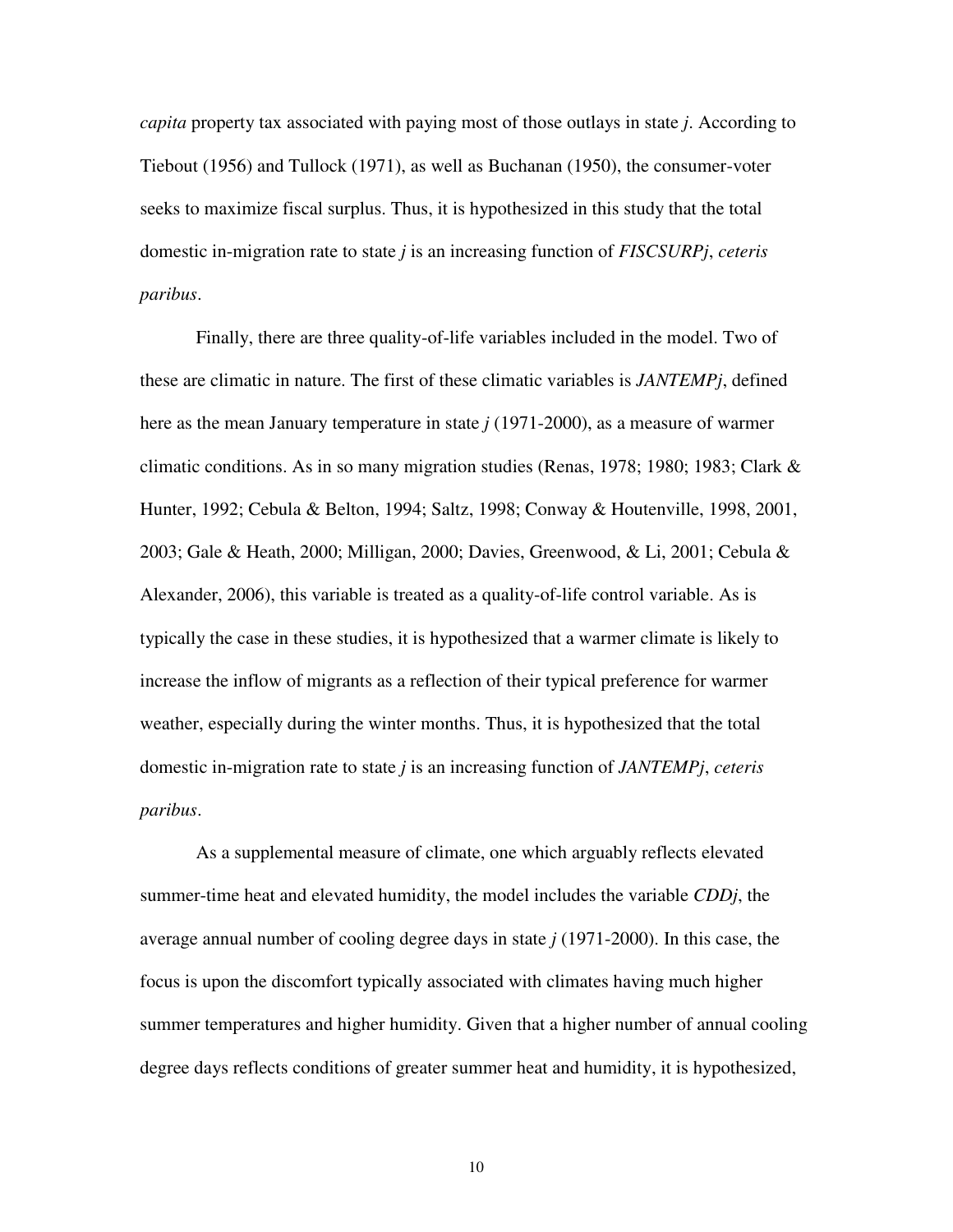given presumed migrant preferences for (higher valuation of) physical comfort (Cebula  $\&$ Vedder, 1973; Renas, 1978; 1983; Clark & Hunter, 1992; Saltz, 1998), that the total domestic in-migration rate to state *j* is a deceasing function of *CDDj*, *ceteris paribus*.

The third and final expressly quality-of-life variable is population density, *POPDENj*, defined as the number of people per square mile in state *j*. Arguably, greater population density *per se* can be associated with greater roadway congestion, greater congestion on public transit facilities, and in the general conduct of life, such as more crowded grocery stores, theatres, restaurants, shopping malls, and the like. To the extent that such congestion and crowding adds travel-time to work or other destinations or simply creates discomfort in the form of waiting lines and delays, it follows that greater population density would act as a deterrent to in-migration (Cebula & Vedder, 1973; Cebula, 1979; Renas, 1978; 1983; Saltz, 1998). Hence, it is hypothesized that the total domestic in-migration rate to state *j* is a decreasing function of *POPDENj*, *ceteris paribus*.

*The Initial Estimate: The Great Recession Years, 2007-2009*  The reduced-form equation *initially* to be estimated is given by (2): *MIGj2007-2009* = *a<sup>0</sup>* + *a<sup>1</sup> PCPERSINCj2005* + *a<sup>2</sup> URj2006* + *a3 COSTj2006*  + *a4 AVSTINCTRj2005* + *a<sup>5</sup> FISCSURPj 2005 + a6 JANTEMPj1971-2000* + *a<sup>7</sup> CDDj1971-2000* + *a<sup>8</sup> POPDENj2005* + *u* (2)

where  $a_0$  = constant term and  $u$  = stochastic error term. The time period following each variable in equation (2) indicates the adoption of the value of that variable during the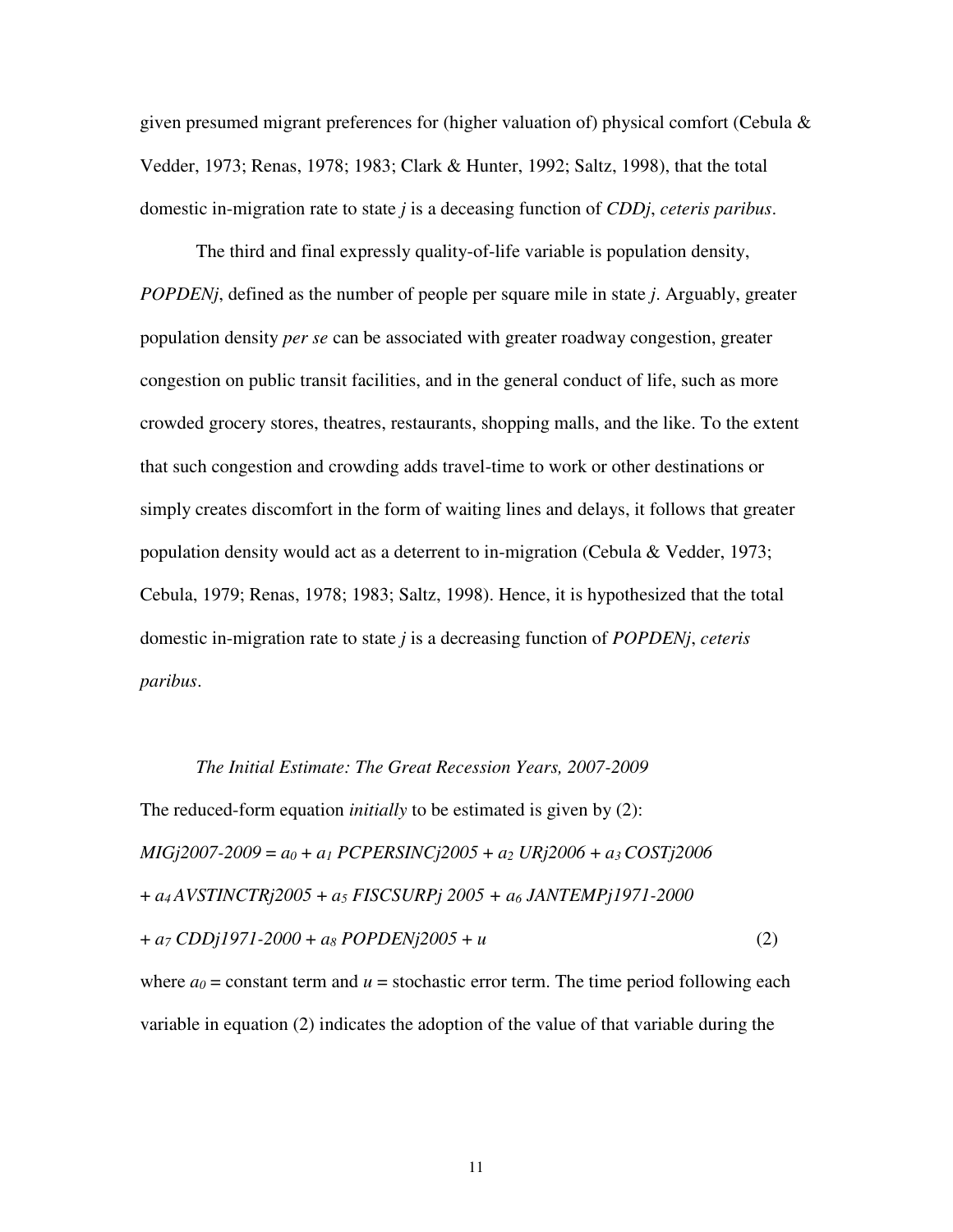specified time period. As noted earlier, the explanatory variables are lagged to avoid potential endogeneity problems.

The study includes all 50 states but excludes Washington, D.C. as an outlier; indeed, its inclusion altered the results for several variables. Moreover, it can be argued as a legitimate omission since it is in fact *not* a state. In fact, inclusion of Washington, D.C. could well raise the question of whether Puerto Rico should have been included in the study. Finally, omission of Washington, D.C. is consistent with most previous migration studies of the U.S.

 The data source for the variable *MIGj* was the U.S. Census Bureau (2012, Table 33; 2011, Table 33). The source for variable *PCPERSINCj*, was the U.S. Census Bureau (2010, Table 665), while the data source for variable *COSTj* was the Council for Community and Economic Research (2013). The data source for variable *URj* was the U.S. Census Bureau (2009, Table 609). The source for variable *JANTEMPj* was the U.S. Census Bureau (2010, Table 378), whereas the data source for variable *CDDj* was the U.S. Bureau of the Census (2010, Table 384) and that for *POPDENj* was U.S. Census Bureau (2012, Table 14). The data for the policy variables *AVSTINCTRj*, *PCPROPTXj*, and *ANNUALPERPUP* were obtained to compute *FISCSURPj* from the U.S. Census Bureau (2010, Table 13) and U.S. Census Bureau (2012, Table 555; 2010, Table 242); the latter two variables are used to construct the fiscal surplus variable, *FISCSURPj*. For the convenience of the reader, the full definitions of all the variables in this analysis are provided in the Appendix. For the interested reader, descriptive statistics in the forms of means, standard deviations, maximum values, and minimum values are provided in Table 1.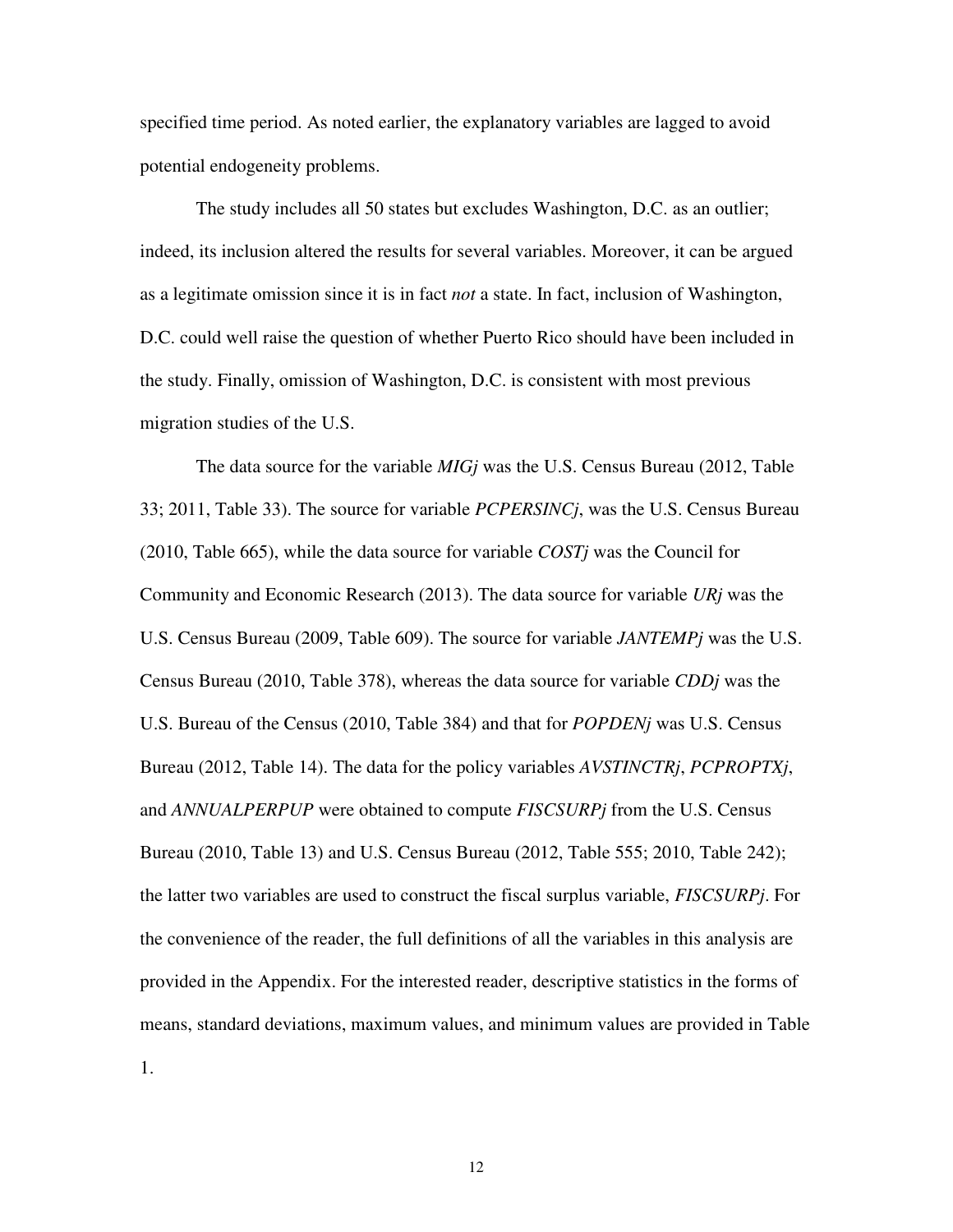Based on the arguments provided above and the "conventional wisdom" as expressed by Tiebout (1956), Tullock (1971), and Riew (1973), and more recently by Conway & Houtenville (2001) and Cebula & Alexander (2006), among others, the following coefficient signs (each case assumes *ceteris paribus*) are hypothesized:

$$
a_1 > 0, a_2 < 0, a_3 < 0, a_4 < 0, a_5 > 0, a_6 > 0, a_7 < 0, a_8 < 0
$$
 (3)

Formal testing for the presence of heteroskedasticity suggests that it is a problem; indeed, this problem was found to be present in all three of the estimations in this study. Accordingly, the White (1980) heteroskedasticity correction is adopted in all three cases. Interestingly, an examination of the correlations among the explanatory variables for multi-collinearity reveals that it does *not* seem to be a problem, given the use of the fiscal surplus variable.

The results of estimating equation (2) by OLS are provided in column (a) of Table 2. All eight of the estimated coefficients exhibit the expected signs, with three being statistically significant at the 1% level and three being statistically significant at the 5% level. The estimated coefficients on two of the explanatory variables, *URj (*the *percentage* unemployment rate in state *j*) and *CDDj* (the average annual number of cooling degree days in state *j*), fail to be statistically significant at the 10% level.<sup>2</sup>

 Let us first consider the expressly economic variables. *PCPERSINCj,* the variable that provides a measure for income expectations from residence in state *j* (the per capita personal income in state *j*) exhibits a coefficient that is positive and statistically significant at the 1% level. Hence, for the years of the Great Recession, this result

 $\overline{a}$ 

<sup>&</sup>lt;sup>2</sup> The coefficient of determination  $(R^2)$  is 0.68, whereas the adjusted coefficient of determination (adj $R^2$ ) is 0.62, so that the model explains approximately two-thirds of the variation in the dependent variable, *MIGj*. Finally, the *F*-statistic is statistically significant at the 1% level, attesting to the overall strength of the model.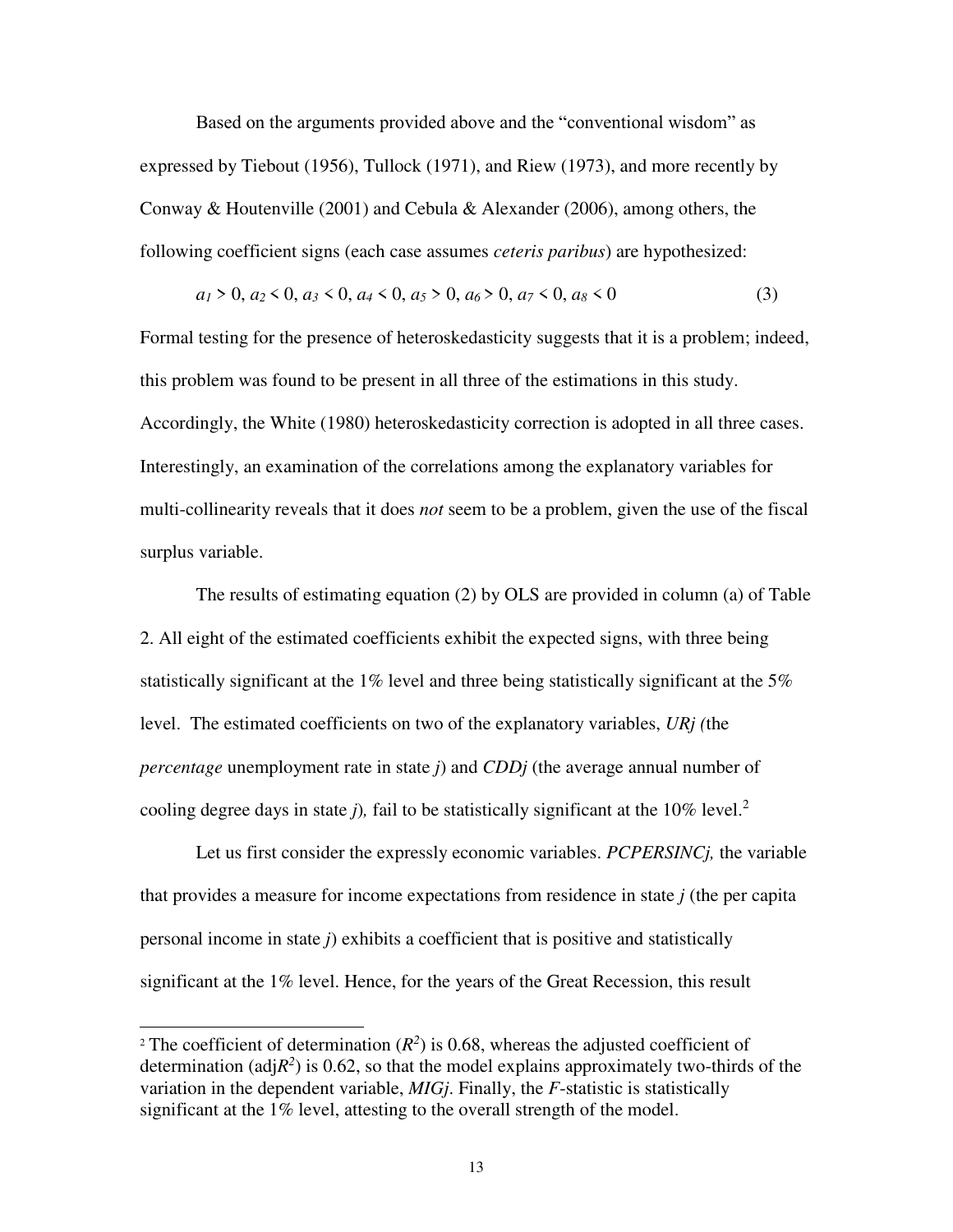suggests that the total state in-migration rate was positively associated with higher levels of per capita personal income in that state, i.e., with higher expected income in that state. More specifically, over the 2007–2009 period (i.e., during the Great Recession), a oneunit increase (\$1 in current U.S. dollars) in a state's personal income per capita would be associated with an increase in that state's total in-migration rate of 0.0002 or 0.02%. Alternatively stated, if a state's personal income per capita were to increase by \$1,000, its increased per capita income would in theory be associated with a 20% increase in its total in-migration rate, everything else held the same.

Next, the cost-of-living variable exhibits a negative coefficient that is statistically significant at the 5% level. Not surprisingly perhaps, given the economic hardships imposed by the Great Recession, this result suggests that the total in-migration rate was *negatively* associated with higher cost-of-living levels in that state. As the estimated coefficient implies, over this time period, a one-unit increase in a state's overall cost-ofliving *index* would be associated with a decrease in the total in-migration rate to that state of 0.014, or 1.4%.

Next, we consider the purely quality-of-life variables. The coefficient on the *JANTEMPj* variable is positive and statistically significant at the 5% level; thus, this result suggests, as anticipated, that *higher* total in-migration rates were positively associated with a higher average January temperature, i.e., states with warmer climates (Renas, 1983; Clark & Hunter, 1992; Saltz, 1998; Conway & Houtenville, 1998, 2001; Gale & Heath, 2000). Thus, during the Great Recession, a one-unit increase in a state's 30-year average January temperature, e.g., from the sample average of 32.7 degrees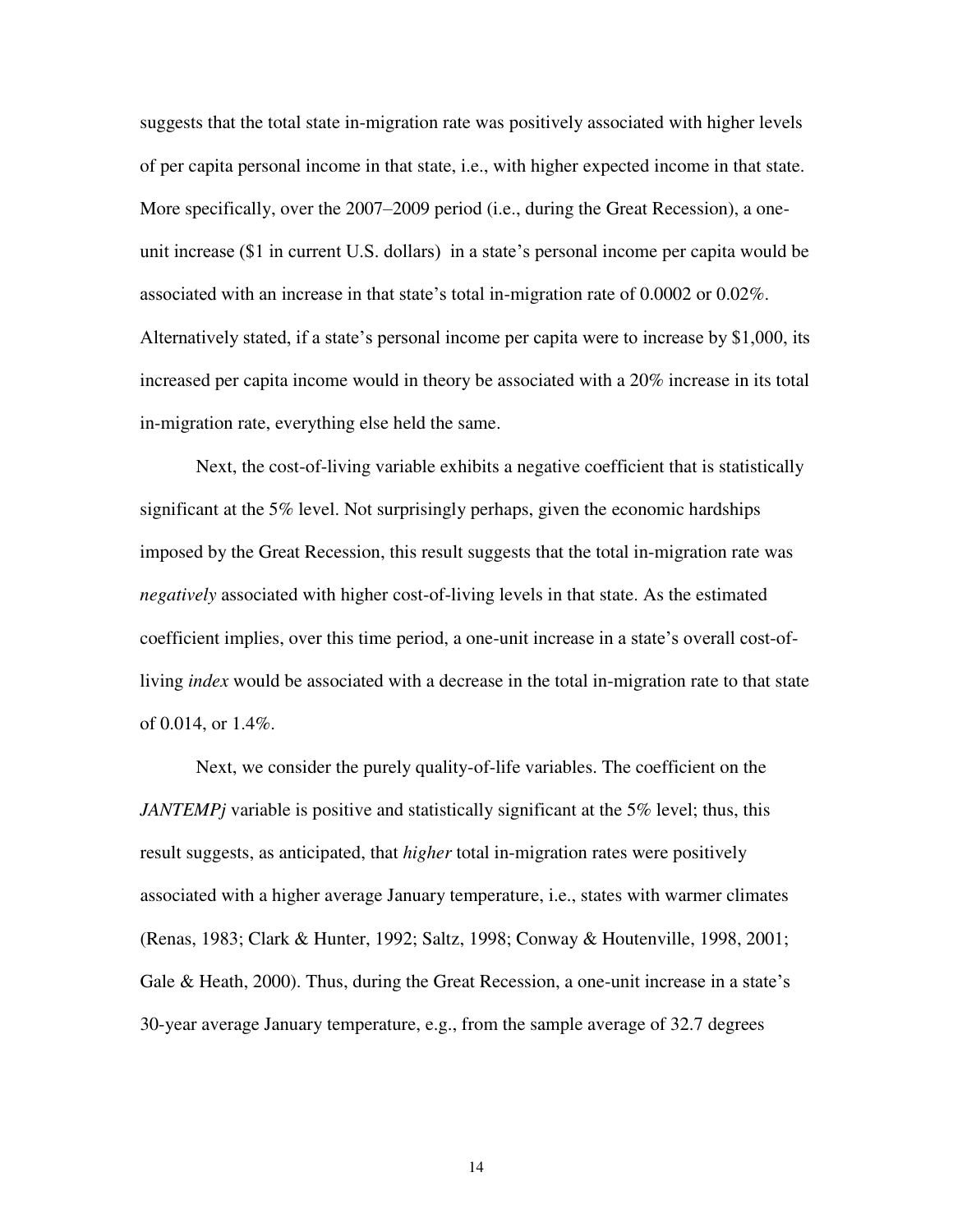Fahrenheit to 33.7 degrees Fahrenheit, would be associated with an increase in that state's total in-migration rate of 6.9%, everything else constant.

The estimated coefficient on the population density variable is negative and statistically significant at the 5% level. This result suggests that the total in-migration rate in this study period was negatively associated with population density. More specifically, a rise in the population density of a state by one person per square mile would be associated with a reduction in the total in-migration rate to that state of 0.0022, i.e., 0.22%. Hence, over this study period, a ten-person rise in a state's population density would be associated with a 2.2% reduction the total in-migration rate to that state, other things held the same. The other quality-of-life variable, (*CDDj*), does not have a coefficient statistically significant at even the 10% level.

 Finally, we focus on the public policy variables. *AVSTINCTRj*, the average effective state personal income tax rate in state  $j$ , has a negative coefficient that is statistically significant at the 1% level. Thus, this result suggests that as hypthesized, *lower* total in-migration rates were associated with *higher* average effective state personal income tax rates. In this case, other things held the same, a one-unit *increase* in a state's average effective percentage state personal income tax rate, e.g., from 3% to 4%, would be associated with a *decrease* in that state's total in-migration rate of nearly 36% since the coefficient is -0.357. This variable appears to be a potent Tiebout (1956)/Tullock (1971)-type variable, implying that state policy-makers should be especially circumspect about using this taxing tool as a source of revenue enhancement.

As for the fiscal surplus variable, *FISCSURPj*, the estimated coefficient on this variable is positive and statistically significant at the 1% level; hence, this result suggests,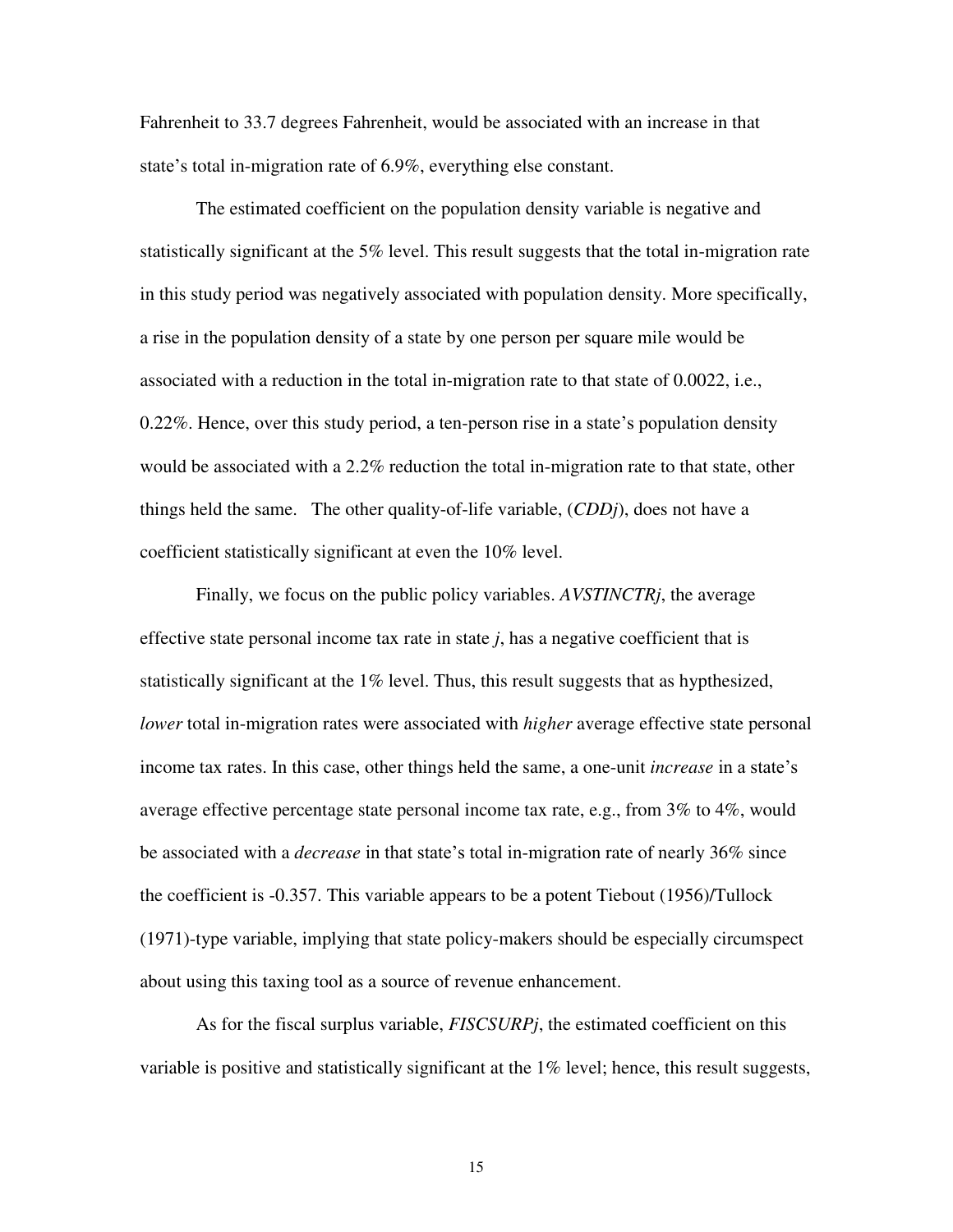as hypothesized, that *higher* total in-migration rates were positively associated with *higher* levels of fiscal surplus (Tiebout (1956), Tullock (1971); Pack, 1973; Cebula & Alexander, 2006). Regarding this variable, a one-unit (\$1) increase in a state's fiscal surplus would be associated with an increase in that state's total in-migration rate equal to 0.000261 or 0.0261%. Hence, an increase in the fiscal surplus (as defined) in a state equal to \$100 would be associated with an increase in the total in-migration rate equal to 2.61%, on average, other things held the same.

 In sum then, for the Great Recession period 2007-2009, the total state-inmigration rate was positively associated with per capita personal income, warmer January temperatures, and higher levels of fiscal surplus. For the same study period, the total state in-migration rate was negatively associated with higher levels of the average overall cost of living, the average effective state personal income tax rate, and population density.

# *The Pre- and Post-Great Recession Estimates: 2006-2006 and 2009-2011*

We also estimate reduced-form equations (4) and (5), which parallel equation (2), for the periods 2004-2006 and 2009-2011 respectively:

*MIGj2004-2006* = *a<sup>0</sup>* + *a<sup>1</sup> PCPERSINCj2003* + *a<sup>2</sup> URj2003* + *a3 COSTj2003*  + *a4 AVSTINCTRj2002*+ *a<sup>5</sup> FISCSURPj2002 + a6 JANTEMPj1971-2000* +*a<sup>7</sup> CDDj1971-2000* + *a<sup>8</sup> POPDENj2000*+ *u* (4)

*MIGj2009-2011* = *a<sup>0</sup>* + *a<sup>1</sup> PCPERSINCj2008* + *a<sup>2</sup> URj2007* + *a3 COSTj2008*  + *a4 AVSTINCTRj2007* + *a<sup>5</sup> FISCSURPj2007 + a6 JANTEMPj1971-2000*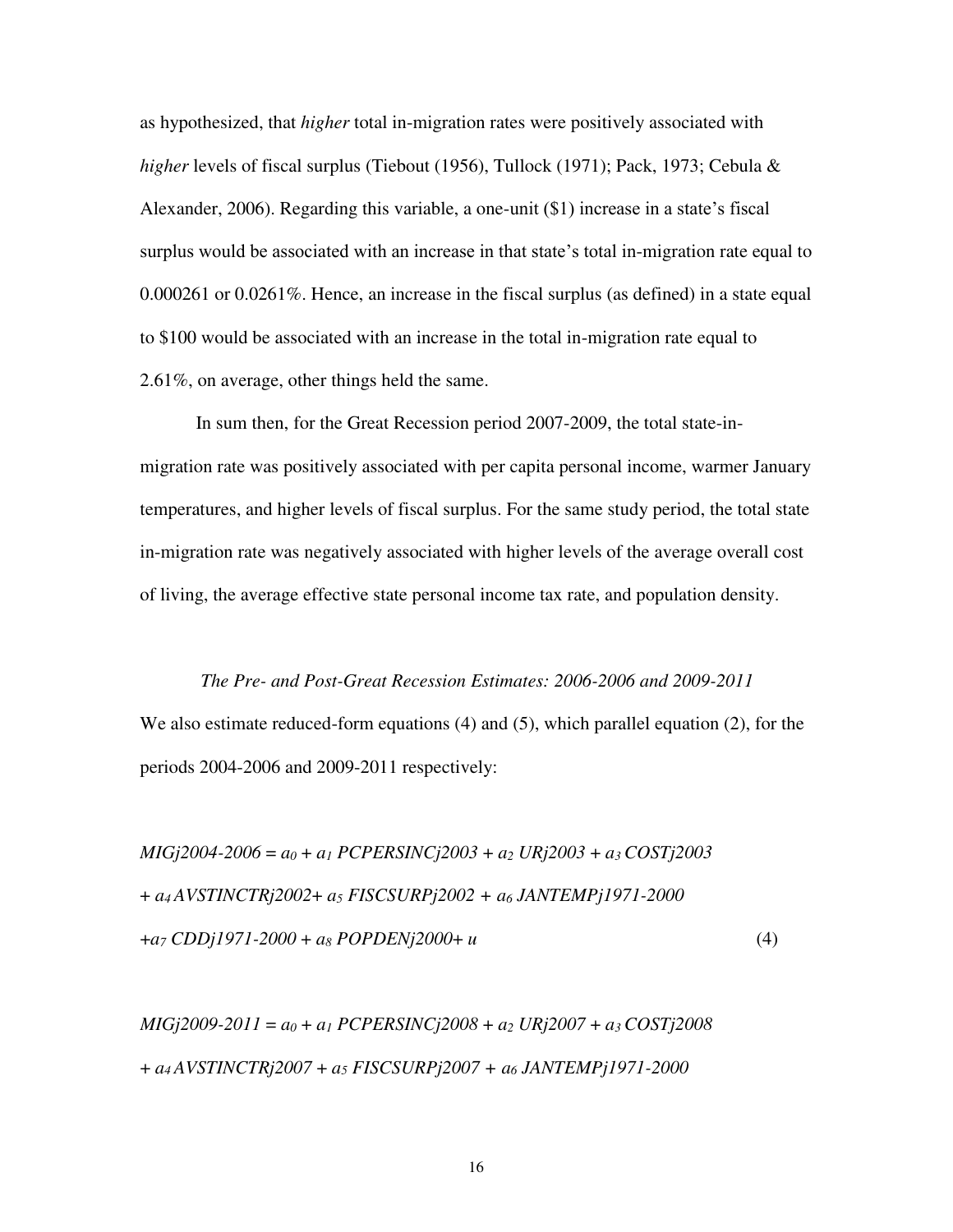The data source for the variable *MIGj2004-2006* was the U.S. Census Bureau (2008, Table 33; 2009, Table 32), and the data sources for the variable *MIGj2009-2011* were the U.S. Census Bureau American Community Survey (2010; 2011) and the U.S. Census Bureau (2012, Table 19). The remaining data were also obtained from the U.S. Census (2001; 2009; 2010, 2011; 2012) and from the Council for Community and Economic Research (2013). The White (1980) heteroskedasticity-corrected estimations of equations (4) and (5) are provided in columns (b) and (c), respectively, of Table 2.

In column (b), all eight of the estimated coefficients exhibit the hypothesized signs, with four statistically significant at the 1% level, two statistically significant at the 5% level, one statistically significant at the 10% level (*URj*) and only one statistically insignificant at the 10% level (*CDDj)*. 3

The variable per capita personal income exhibits a coefficient that is positive and statistically significant at the 5% level. Hence, during the 2004-2006 timeframe, this result suggests that the total state in-migration rate was *positively* associated with higher levels of per capita personal income. Next, the cost-of-living variable exhibits a negative coefficient that is statistically significant at the 5% level. This result suggests that the total state 2004-2006 in-migration rate was *negatively* associated with *higher* cost-ofliving levels. Finally, there is weak evidence of an association between the total state inmigration rate and the unemployment rate for this period at the 10% level of significance.

 $\overline{a}$ 

<sup>&</sup>lt;sup>3</sup> The coefficient of determination  $(R^2)$  is 0.64, whereas the adjusted coefficient of determination is 0.57, so that the model explains approximately three-fifths of the variation in the dependent variable, *MIGj*. Finally, the *F*-statistic is statistically significant at the 1% level, attesting to the overall strength of the model.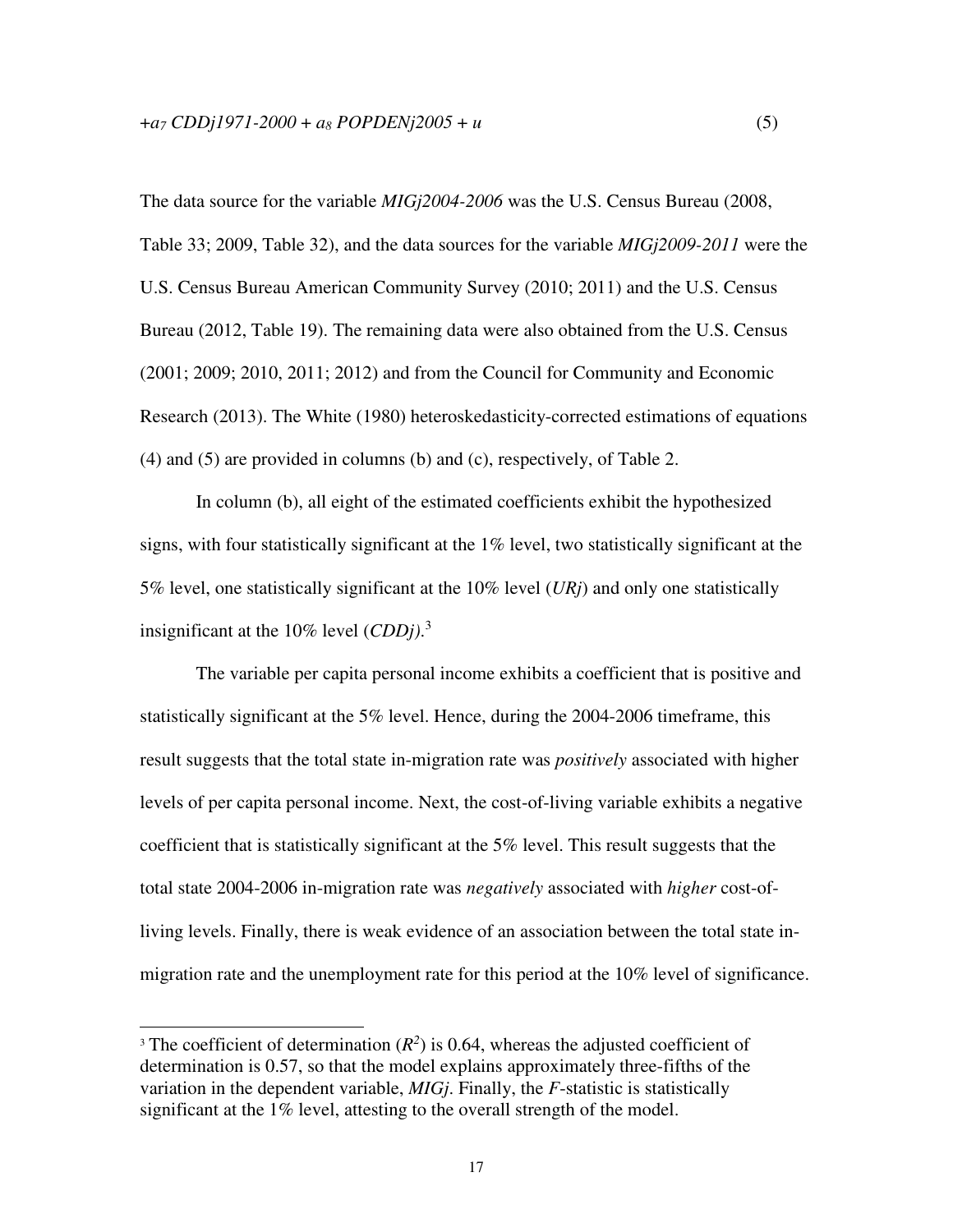Among the quality-of-life variables, the coefficient on the warm weather variable, *JANTEMPj*, is positive and statistically significant at the 1% level. This result suggests that *higher* total in-migration rates were positively associated with a higher average January temperature (Renas, 1983; Clark & Hunter, 1992; Saltz, 1998; Conway & Houtenville, 1998, 2001; Gale & Heath, 2000). The estimated coefficient on the population density variable, *POPDENj,* is negative and statistically significant at the 1% level, suggesting a negative association between the 2004-2006 total state in-migration rate and population density. *CDDj* (the average annual number of cooling degree days in state *j*) was not statistically significant even at the 10% level.

 Finally, we focus on the public policy variables. The coefficient on *AVSTINCTRj,*  the average effective state personal income tax rate in state *j*, is negative and statistically significant at the 1% level. This result suggests, as hypothesized, that *lower* total state inmigration rates were associated with *higher* average effective state personal income tax rates. The coefficient on the fiscal surplus variable, *FISCSURPj,* is positive and statistically significant at the 1% level. This result suggests, as expected, that *higher* total state in-migration rates were associated with *higher* levels of fiscal surplus (Tiebout, 1956; Tullock, 1971; Pack, 1973; Cebula & Alexander, 2006).

The results for the period 2009-2011 are very similar to those for the other two study periods. Overall, as shown in column (c) of Table 2, all eight coefficients exhibit the expected signs, with three statistically significant at the 1% level and four statistically significant at the 5% level. Only the coefficient on the *CDDj* variable fails (again) to be statistically significant at the 10% level.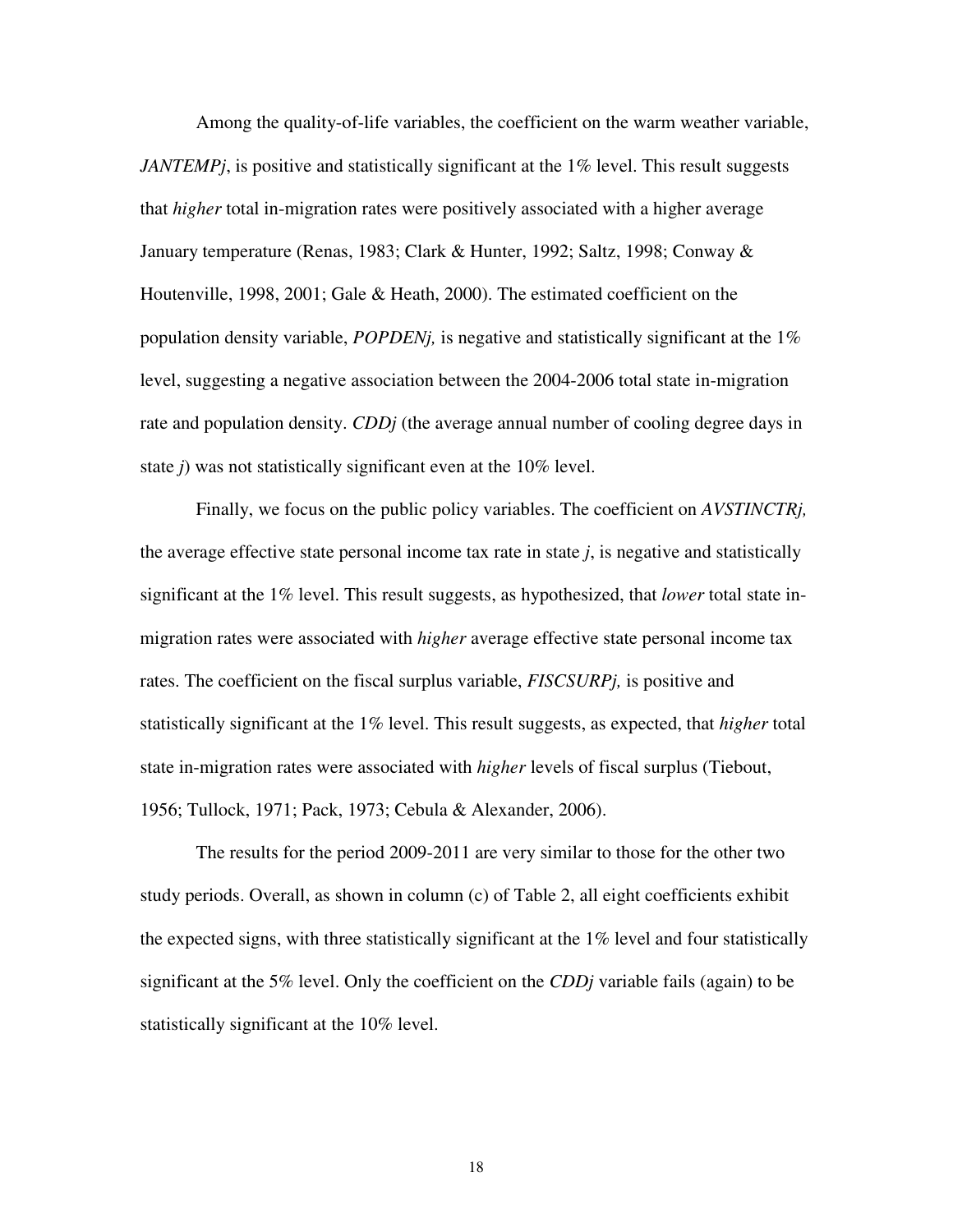In sum, for the 2009-2011 study period, the total state in-migration rate was positively associated with per capita personal income, warmer January temperatures, and higher levels of fiscal surplus. Furthermore, for this same study period, the total state inmigration rate was negatively associated with the average overall cost of living, population density, the unemployment rate [as suggested by Walden (2012)], and the effective state personal income tax rate.

#### **Conclusions**

This empirical study has investigated fiscal, as well as economic and non-economic (quality-of-life) determinants of total state in-migration in the U.S. over three time periods: the Great Recession period, 2007-2009; a pre-Great Recession time period, 2004-2006; and a post-Great Recession time period, 2009-2011. The principal intent of investigating these three different time periods has been to provide evidence regarding whether there continues to be empirical support for the Tiebout (1956)/Tullock (1971) hypothesis, be it during, before, or after the Great Recession.

The findings provided in this study support the Tiebout (1956)/Tullock (1971) hypothesis in terms of the contemporary mobility of consumer-voters. For all three of these study periods, the model specification has allowed for five purely economic factors, three quality of life variables, and two fiscal factors, one of which, *FISCSURPj*, embodies, i.e., is the arithmetic difference between two fiscal factors, the annual *per pupil* outlay on public primary and secondary education minus the *per capita* property tax. For each of the three study periods, it appears that the following is the case: the total state in-migration rate was positively associated with per capita personal income, warmer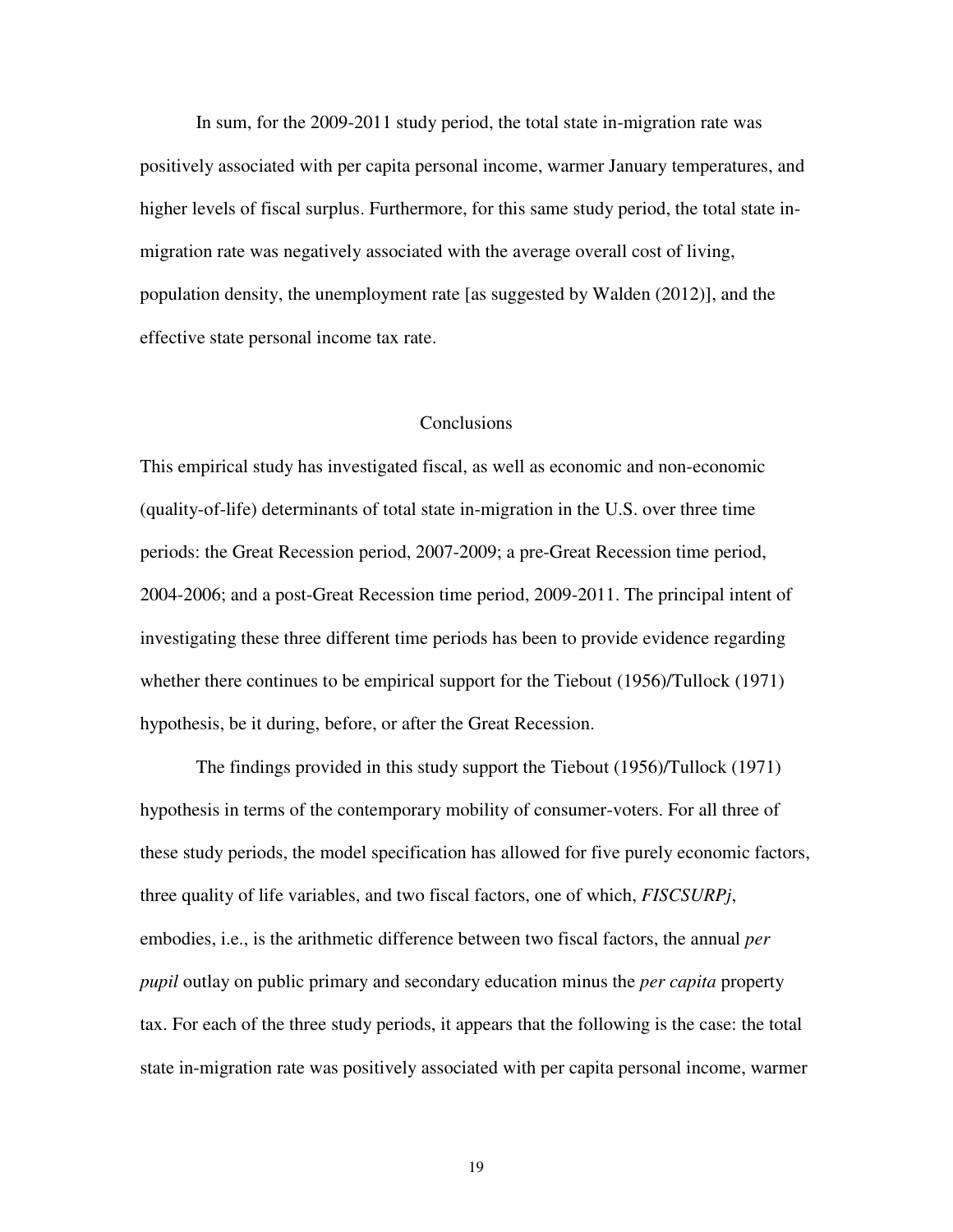January temperatures, and higher levels of fiscal surplus. In addition, for these same study periods, the total state in-migration rate was also negatively associated with the average overall cost of living, population density, and the average effective state personal income tax rate. The results for both the effective state personal income tax rate variable and the fiscal surplus variable imply that the search for "fiscal surplus" appears to be ongoing (Buchanan, 1950) and that the search was not effectively altered by the various experiences of the Great Recession.

Moreover, as observed in the above analysis, the average state personal income tax rate appears to be a potent Tiebout (1956)/Tullock (1971)-type variable, implying that state policy-makers should be especially circumspect about raising this tax rate as a source of revenue enhancement, since such a policy could very well have perverse effects on their state revenues.

### *APPENDIX*

The purpose of this APPENDIX is to provide a clear and simple definition for each of the variables considered in this study. The definition excludes years and focuses on what each variable represents.

 $MIG$ *j* = the total state in-migration rate to state *j*, defined as the total number of inmigrants to each state (*j*) over a specified time period divided by the total population of each state (*j*) at the beginning of the study period; this number is converted from a decimal to a percent, as is standard in nearly all of the migration literature

*PCPERSINCj* = the personal income *per capita* earned in a specified year in each state (*j*); this number is expressed in current dollars

 $URj$  = the average unemployment rate of the civilian labor force in each state (*j*) over the course of a specified year; this number is expressed as a percent

 $COST$ *j* = an index of the overall cost of living for the "average" four-person family residing in each state (*j*) during the course of a given year; this number is expressed as an index, with a higher index value indicating a higher overall cost of living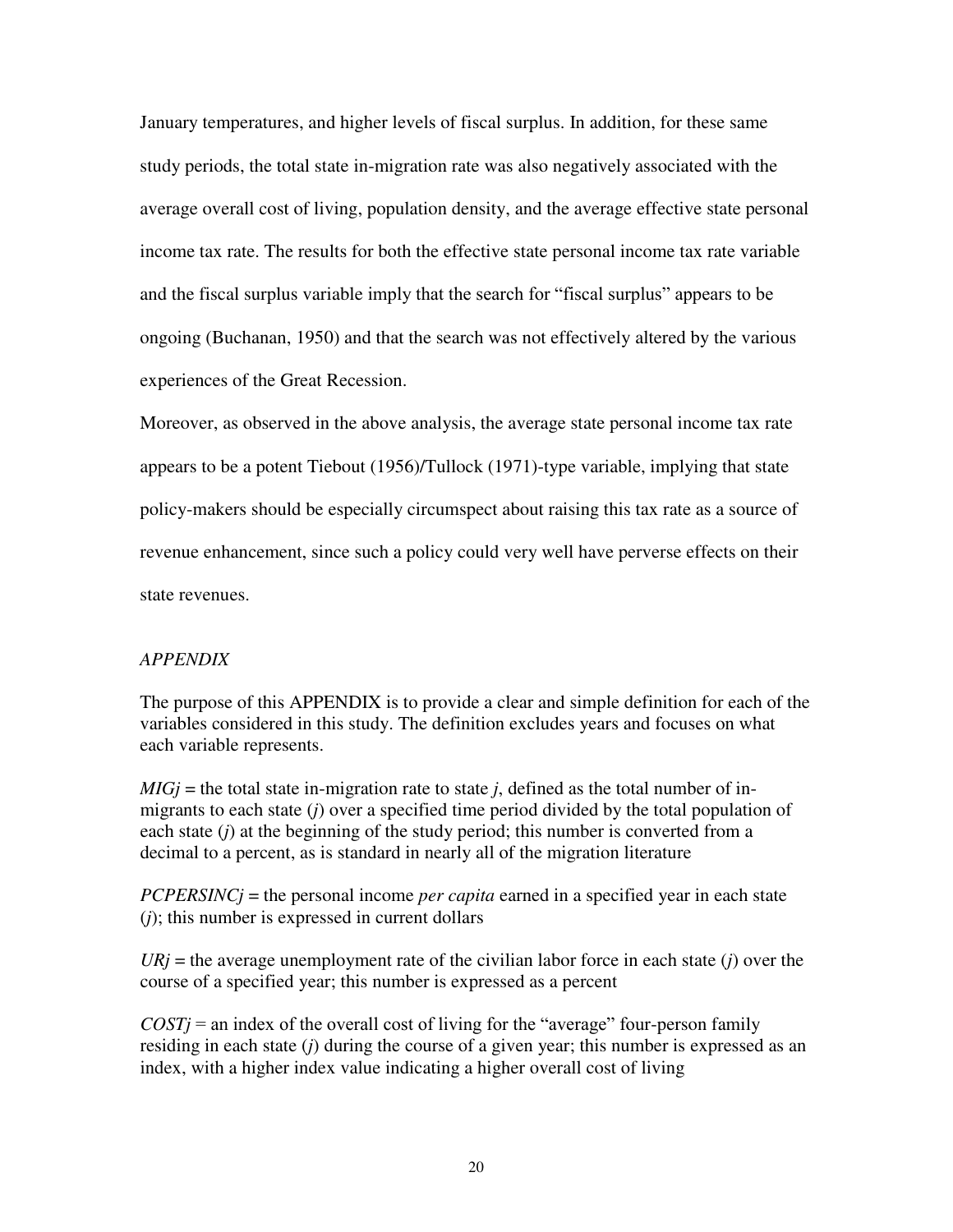*AVSTINCTRj* = the *average effective percentage state personal income tax rate* in each state (*j*); this variable is the average *state* personal income tax paid by residents of each state (*j*) expressed as a percentage of the average family income in each state (*j*)

 $PCPROPTXj$  = the total local (city plus county) property tax liability (in current dollars) on residential property *per capita* in each state (*j*)

*ANNUALPERPUPj* = the annual nominal outlay (in current dollars) in each state (*j*) *per pupil* on primary and secondary *public* education from *all* sources, i.e., federal plus state plus local

*FISCSURPj = ANNUALPERPUPj – PCPROPTXj,* the average level of fiscal surplus in each state *j,* i.e., the annual nominal outlay (in current dollars) in each state (*j*) *per pupil* on primary and secondary *public* education from *all* sources, i.e., federal plus state plus local, minus the total local (city plus county) property tax liability (in current dollars) on residential property *per capita* in each state (*j*)

 $JANTEMP$ *j* = the average January temperature in degrees Fahrenheit in each state (*j*); this average was computed over the 30 year period from 1971 through 2000

 $CDDj$  = the average *annual* number of cooling degree days in each state (*j*); this average was computed over the 30 year period from 1971 through 2000

 $POPDENS_j$  = the average number of people residing in each state (*j*) per square mile in any specified year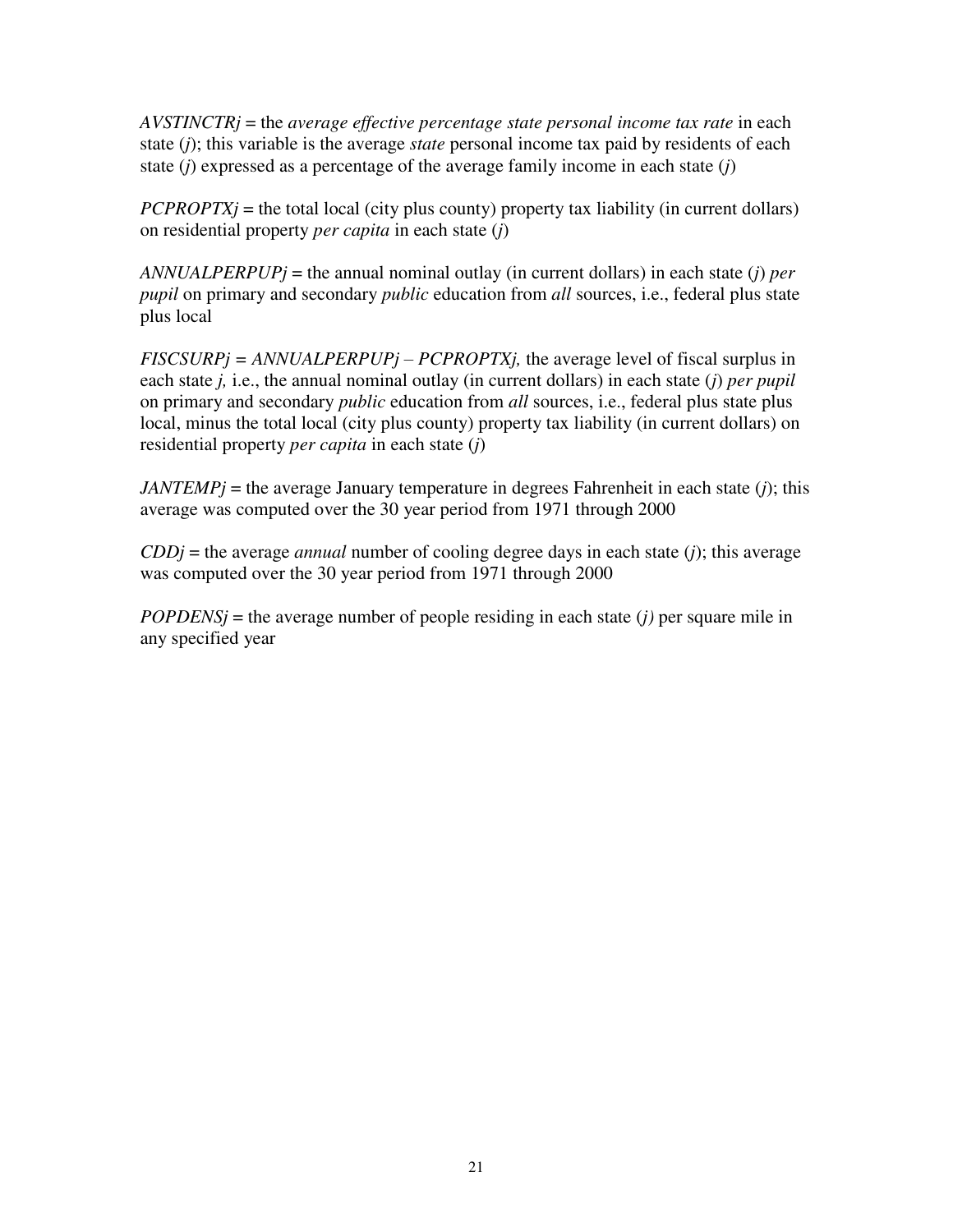### References

- Ashby, N.J. (2007). "Economic Freedom and Migration Flows between U.S. States," *Southern Economic Journal*, 73 (3): 677-697.
- Banzhaf, H.S., & Walsh, R.P. (2008). "Do People Vote with Their Feet? An Empirical Test of Tiebout's Mechanism," *American Economic Review*, 98 (3): 843-863.
- Barsby, S.L., & Cox, D.R. (1975). *Interstate Migration of the Elderly*. Lexington, MA: Lexington Books.
- Buchanan, J.M. (1950). "Federalism and Fiscal Equity," *American Economic Review*, 54 (5): 583-589.
- Carrington, W., Detragiache, E., & Vishwanath, T. (1996). Migration and Endogenous Moving Costs," *American Economic Review*, 86 (4): 909-930.
- Cebula, R.J. (1990). "A Brief Empirical Note on the Tiebout Hypothesis and State Income Tax Policies," *Public Choice*, 67 (1): 87-90.
- Cebula, R.J. (1978). "An Empirical Note on the Tiebout-Tullock Hypothesis," *Quarterly Journal of Economics*, 92 (4): 705-711.
- Cebula, R.J. (1979). *The Determinants of Human Migration*. Lexington, MA: Lexington Books.
- Cebula, R.J., & Alexander, G. (2006). "Determinants of Net Interstate Migration, 2000-2004," *Journal of Regional Analysis and Policy*, 27 (2): 116-123.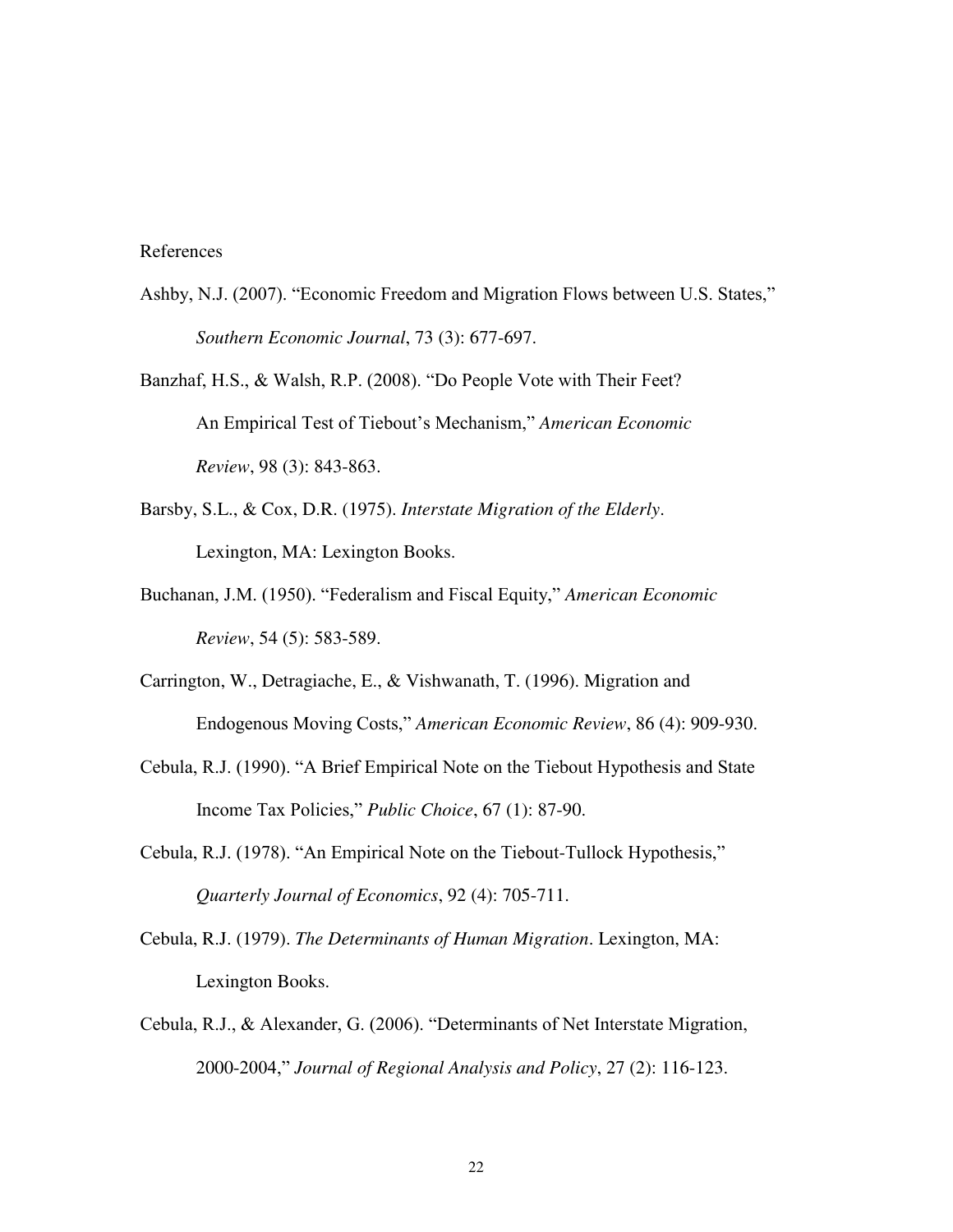- Cebula, R.J., & Belton, W.J. (1994). "Voting with One's Feet: An Analysis of Public Welfare and Migration of the American Indian," *American Journal of Economics and Sociology*, 53 (3): 273-280.
- Cebula, R.J., & Vedder, R.K. (1973). "A Note on Migration, Economic Opportunity, and the Quality of Life," *Journal of Regional Science*, 13 (2): 205-211.
- Chi, G., & Voss, P.R. (2005). "Migration Decision-making: A Hierarchical Regression Approach," *Journal of Regional Analysis and Policy*, 35 (2): 11-22.
- Clark, D.E, & Hunter, W.J. (1992). "The Impact of Economic Opportunity, Amenities, and Fiscal Factors in Age-Specific Migration Rates," *Journal of Regional Science*, 32 (3): 349-365.
- Connaughton, J.E, & Madsen, R.A. (2012). "U.S. State and Regional Economic Impact of the 2008/2009 Recession," *Journal of Regional Analysis and Policy*, 42 (3): 177-187.
- Conway, K.S., & Houtenville, A.J. (1998). "Do the Elderly 'Vote with Their Feet'?" *Public Choice*, 97 (1): 63-85.
- Conway, K.S., & Houtenville, A.J. (2001). "Elderly Migration and State Fiscal Policy: Evidence from the 1990 Census Migration Flows," *National Tax Journal*, 54 (1): 103-123.
- Conway, K.S., & Houtenvile, A.J. (2003). "Out with the Old, In with the Old: A Closer Look at Younger versus Older Elderly Migration," *Social Science Quarterly*, 84 (2): 309-328.
- Council of Economic Advisors. (2009). *Economic Report of the President, 2009*. Washington, D.C.: U.S. Government Printing Office.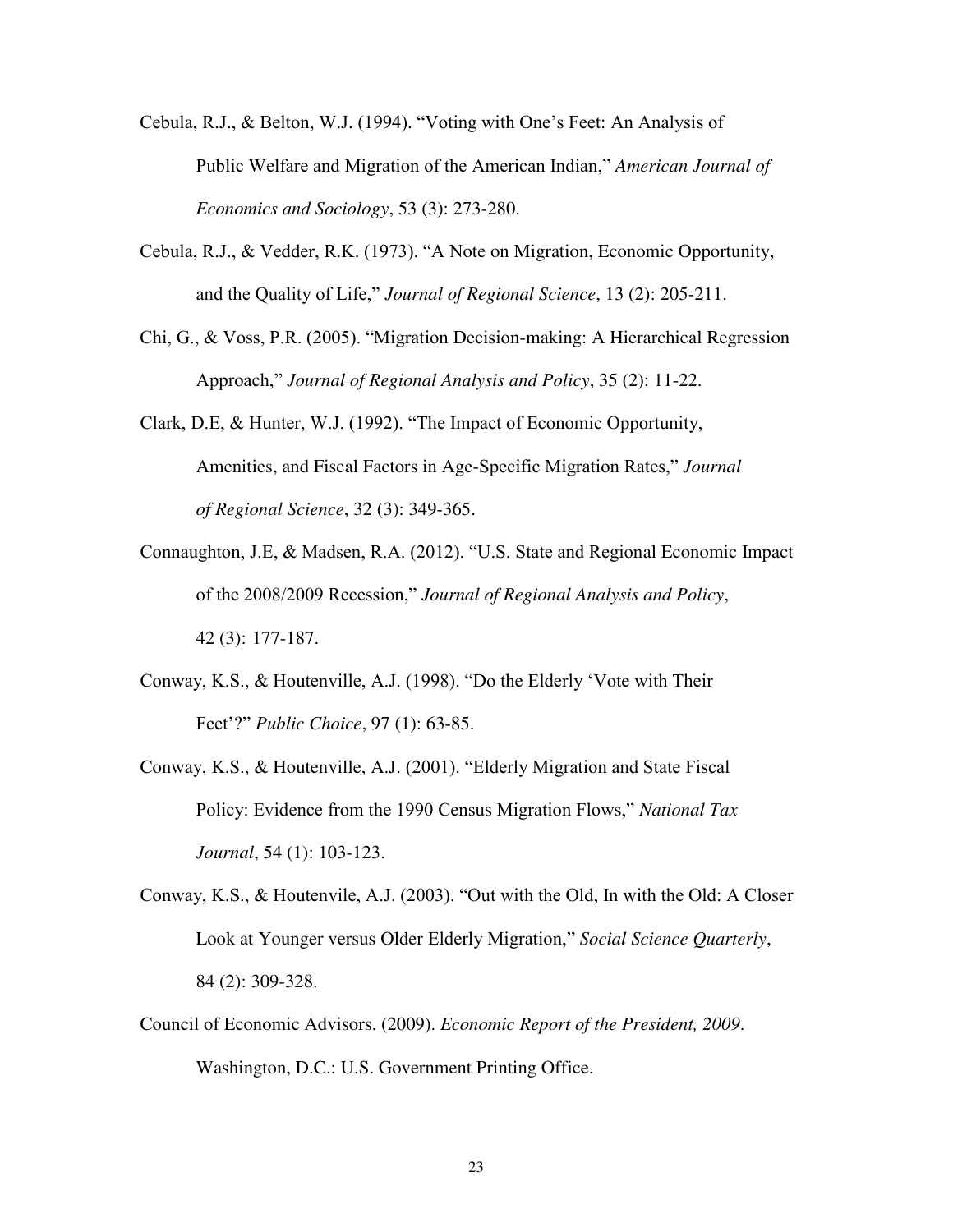- Council for Community and Economic Research. (2013). "Cost of Living Index," at <http://www.coli.org/>
- Davies, P.S., Greenwood, M.J., & Li, H. (2001). "A Conditional Logit Approach to U.S. State-to-State Migration," *Journal of Regional Science*, 41 (2): 337-357.
- Francis, J. (2007). "Asymmetries in Regional Labor Markets, Migration, and Economic Geography," *The Annals of Regional Science*, 41 (1): 124-144.
- Fu, Y. & Gabriel, S.A. (2013). "Labor Migration, Human Capital, Agglomeration, and Development in China," *Regional Science & Urban Economics*, 42 (3): 473-484.
- Gale, L.R., & Heath, W.C. (2000). "Elderly Internal Migration in the U.S. Revisited," *Public Finance Review*, 28 (2): 153-157.
- Greene, K.V. (1977). "Spillovers, Migration, and Public School Expenditures: The Repetition of an Experiment," *Public Choice*, 29 (1): 85-93.
- Hassick, R. (2010). "Regional Resilience: A Promising Concept to Explain Differences in Regional Economic Adaptability," *Cambridge Journal of Regions, Economy and Society*, 3 (1): 45-58.
- Hinze, K.E. (1977). *Net Migration to Metropolitan Areas*. Chicago: University of Chicago Press.
- Landry, C.E., Bin, O., Hindsley, P., Whitehead, J.C., & Wilson, K. (2007). "Going Home: Evacuation Migration Decisions of Hurricane Katrina Survivors," *Southern Economic Journal*, 74 (2): 326-343.
- Liu, B.C. (1977). "Local Government Finance and Metropolitan Employment Growth: A Simultaneous-Equations Model," *Southern Economic Journal*, 43 (4): 1379-1385.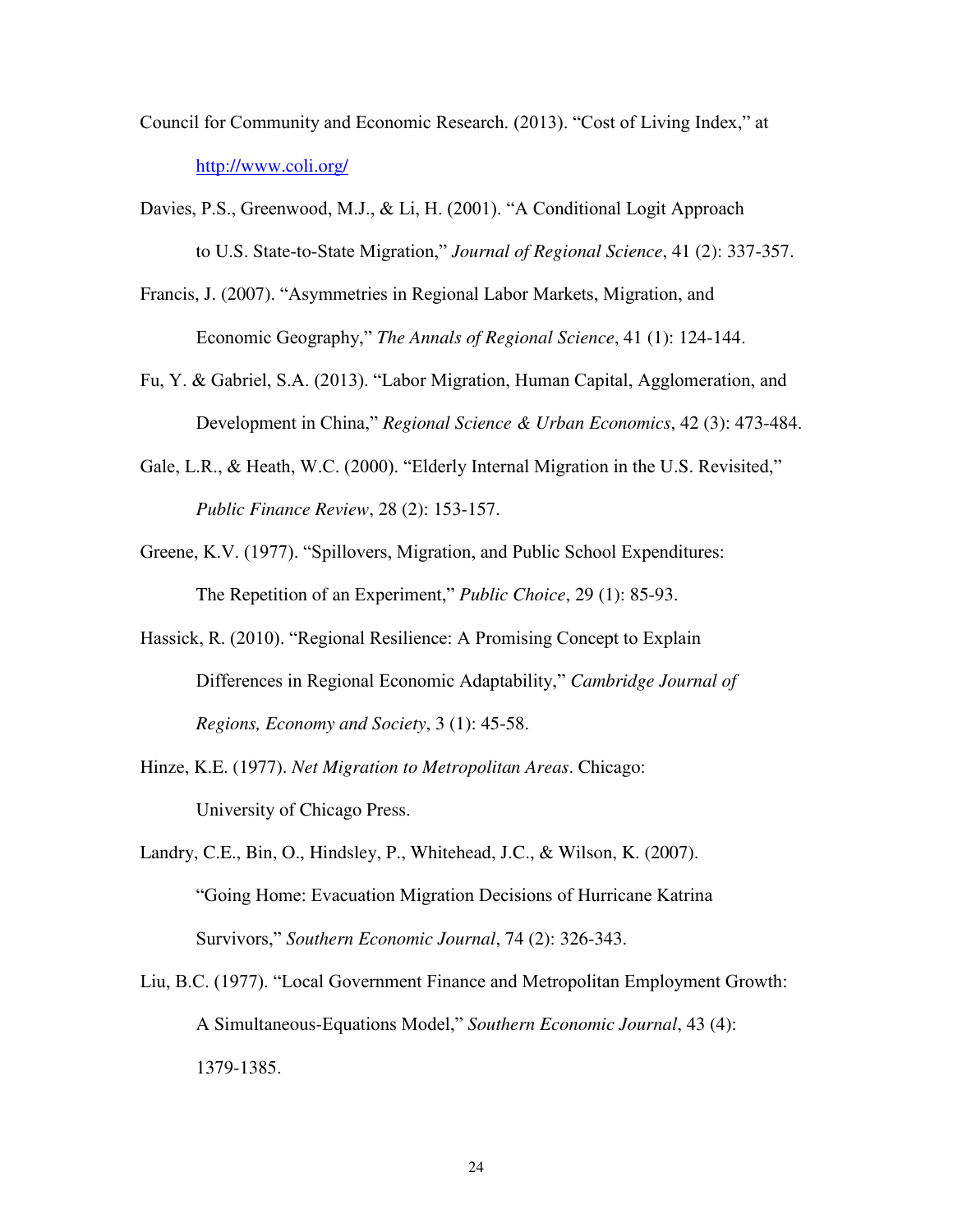- Martin, R. (2011). Regional Economic Resilience, Hysteresis, and Recessionary Shocks," *Journal of Economic Geography*, 12 (1): 1-32.
- Milligan, J. (2000). "Migration and Age: The Effects of Age on Sensitivity to Migration Stimuli," *Regional Studies*, 34 (4): 521-533.
- Nechyba, T. (2000). "Mobility, Targeting, and Private-School Vouchers," *American Economic Review*, 90 (1): 130-146.
- Pack, J.R. (1973). "Determinants of Migration to Central Cities," *Journal of Regional Science*, 13 (2): 249-260.
- Partridge, M.D., & Rickman, D.S. (2006). "An SVAR Model of Fluctuations in U.S. Migration Flows and State Labor Markets," *Southern Economic Journal*, 72 (4): 958-980.
- Percy, S.L., Hawhins, B.W., & Maier, P.E. (1995) "Revisiting Tiebout: Moving Rationales and Interjurisdictional Relocation," *Publius: The Journal of Federalism*, 25 (2): 1-17.
- Peters, L. (2012). "Gravity and Spatial Structures: The Case of Interstate Migration in Mexico," *Journal of Regional Science*, 52 (5): 819-856.
- Plantinga, A.J., Detang-Dessendre, C., Hunt, G.L., & Piguet, V. (2013). "Housing Prices and Inter-urban Migration," *Regional Science & Urban Economics*, 43 (2): 296-306.
- Renas, S.M. (1978). "The Cost of Living, Labor Market Opportunities, and the Migration Decision," *Annals of Regional Science*, 15 (1): 95-104.
- Renas, S.M. (1980). "An Empirical Note on the Tiebout-Tullock Hypothesis: Comment," *Quarterly Journal of Economics*, 94 (3): 619-623.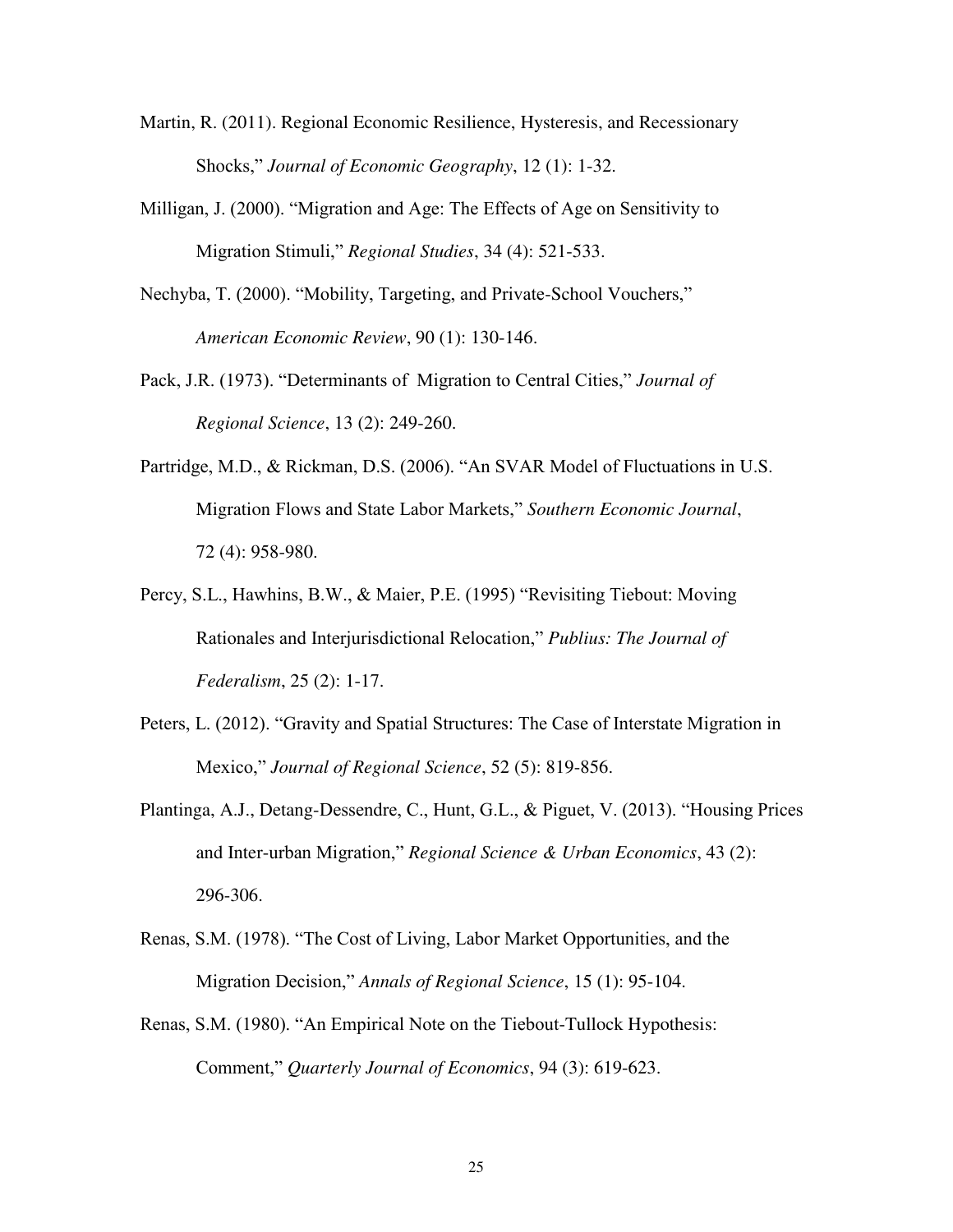- Renas, S.M. (1983). "The Cost of Living, Labor Market Opportunities, and the Migration Decision: More on Problems of Misspecification and Aggregation Bias," *Annals of Regional Science*, 17 (1): 98-110.
- Riew, J. (1973). "Migration and Public Policy," *Journal of Regional Science*, 12 (2): 65-73.
- Rhode, P.W., & K.S. Strumpf. (2003). "Assessing the Importance of Tiebout Sorting: Local Heterogeneity from 1950 to 1990," *American Economic Review*, 93 (5): 1648-1677.
- Saltz, I.S. (1998). "State Income Taxation and Geographic Labor Force Mobility in the United States," *Applied Economics Letters*, 5 (5): 599-604.
- Sjaastad, L. (1962). The Costs and Returns of Human Migration," *Journal of Political Economy*, 70 (2): 80-93.
- Sommers, P.M., & Suits, D.B (1973). "An Analysis of Net Interstate Migration," *Southern Economic Journal*," 40 (2): 193-201.
- Tiebout, C.M. (1956). "A Pure Theory of Local Expenditures," *Journal of Political Economy*, 64 (1): 416-424.
- Tullock, G. (1971). "Public Expenditures as Public Goods," *Journal of Political Economy*, 79 (5): 913-918.
- U.S. Census Bureau, American Community Survey. (2010). "State-to-State Migration Flows, 2010" at:

[http://www.State\\_to\\_State\\_Migrations\\_Table\\_2010](http://www.state_to_state_migrations_table_2010/)

U.S. Census Bureau, American Community Survey. (2011). "State-to-State Migration Flows, 2011" at: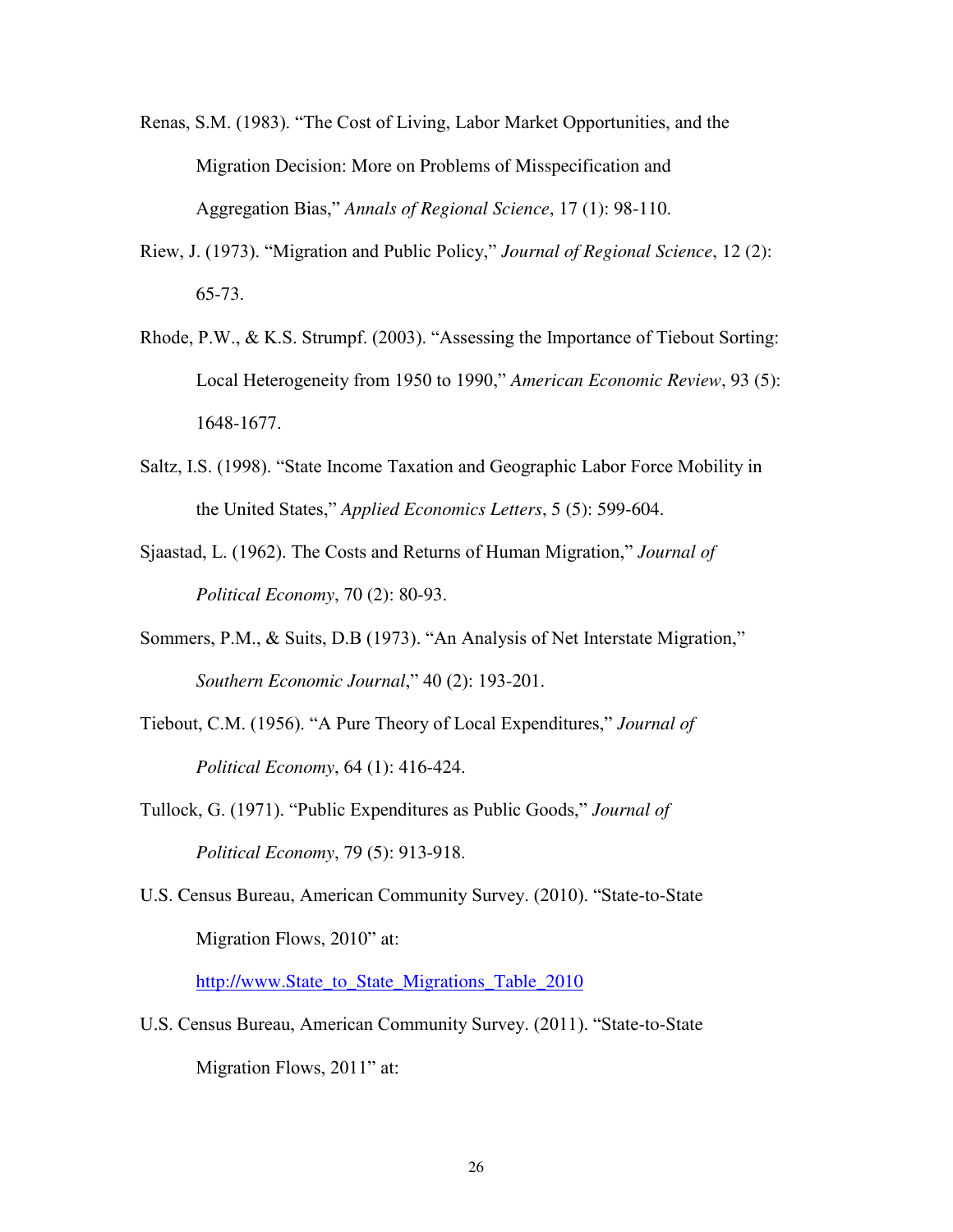[http://www.State\\_to\\_State\\_Migrations\\_Table\\_2011](http://www.state_to_state_migrations_table_2011/)

- U.S. Census Bureau. (2001). *Statistical Abstract of the United States, 2001*. Washington, D.C.: U.S. Government Printing Office.
- U.S. Census Bureau. (2009). *Statistical Abstract of the United States, 2009*. Washington, D.C.: U.S. Government Printing Office.
- U.S. Census Bureau. (2010). *Statistical Abstract of the United States, 2010*. Washington, D.C.: U.S. Government Printing Office.
- U.S. Census Bureau. (2011). *Statistical Abstract of the United States, 2011*. Washington, D.C.: U.S. Government Printing Office.
- U.S. Census Bureau. (2012). *Statistical Abstract of the United States, 2012*. Washington, D.C.: U.S. Government Printing Office.
- Vedder, R.K. (1976). *The American Economy in Historical Perspective*. Belmont, CA: Wadsworth.
- Vedder, R.K, Gallaway, L.E., Graves, P.E., & Sexton, R. (1986). "An Historical Perspective in Interregional Migration in the U.S.," in Krumm, R.J., Editor, *Housing and Migration*. Mount Pleasant, MI: Blackstone Books, pp. 101-124.
- Walden, M.L. (2012). "Explaining Differences in State Unemployment Rates During the Great Recession," *Journal of Regional Analysis and Policy*, 42 (3): 251- 257.
- White, H. (1980). "A Heteroskedasticity-Consistent Covariance Matrix and a Direct Test for Heteroskedasticity," *Econometrica*, 48 (4): 817-838.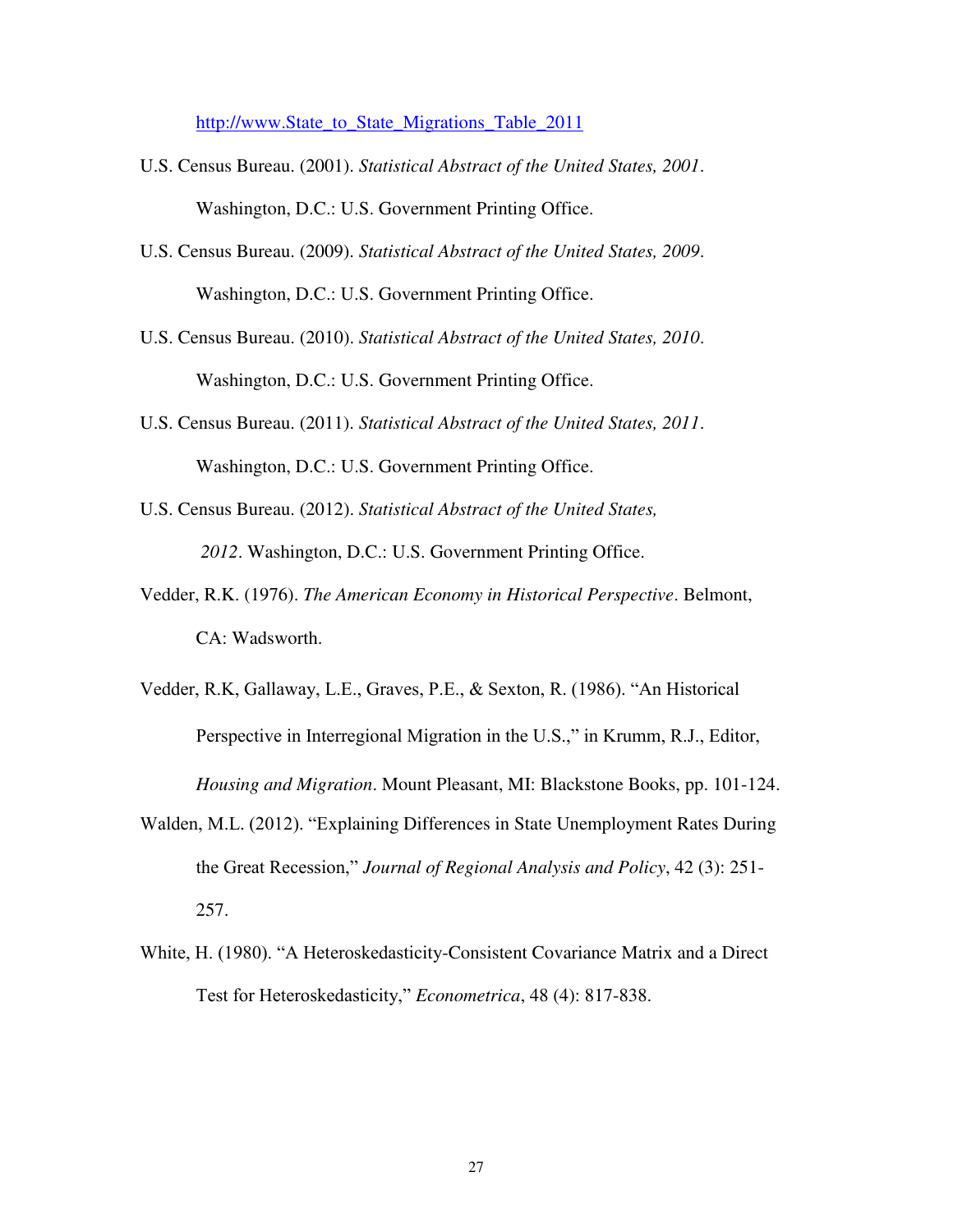| Variable          |         |        | Arithmetic Average Standard Deviation Maximum | Minimum  |
|-------------------|---------|--------|-----------------------------------------------|----------|
| <b>MIGj</b>       | 5.958   | 2.055  | 11.9                                          | 2.5      |
| PCPERSINCj 29,951 |         | 4,425  | 43,047                                        | 22,092   |
| COSTi             | 96.298  | 17.305 | 138.2                                         | 81.5     |
| <b>EMPLGRRj</b>   | 7.291   | 3.597  | 19.82                                         | 0.749    |
| <b>AVSTINCTRi</b> | 2.898   | 1.962  | 7.851                                         | 0.00     |
| <b>FISCSURPi</b>  | 2,522   | 3,486  | 5,005                                         | $-1,849$ |
| <b>JANTEMPj</b>   | 32.7    | 12.65  | 73.0                                          | 10.2     |
| CDDj              | 1,283.5 | 984.49 | 4,561                                         | 0.0      |
| <b>POPDENj</b>    | 188.82  | 256.45 | 1,170                                         | 1.15     |

### Table 1. Descriptive Statistics on Variables, 2007-2009 Estimation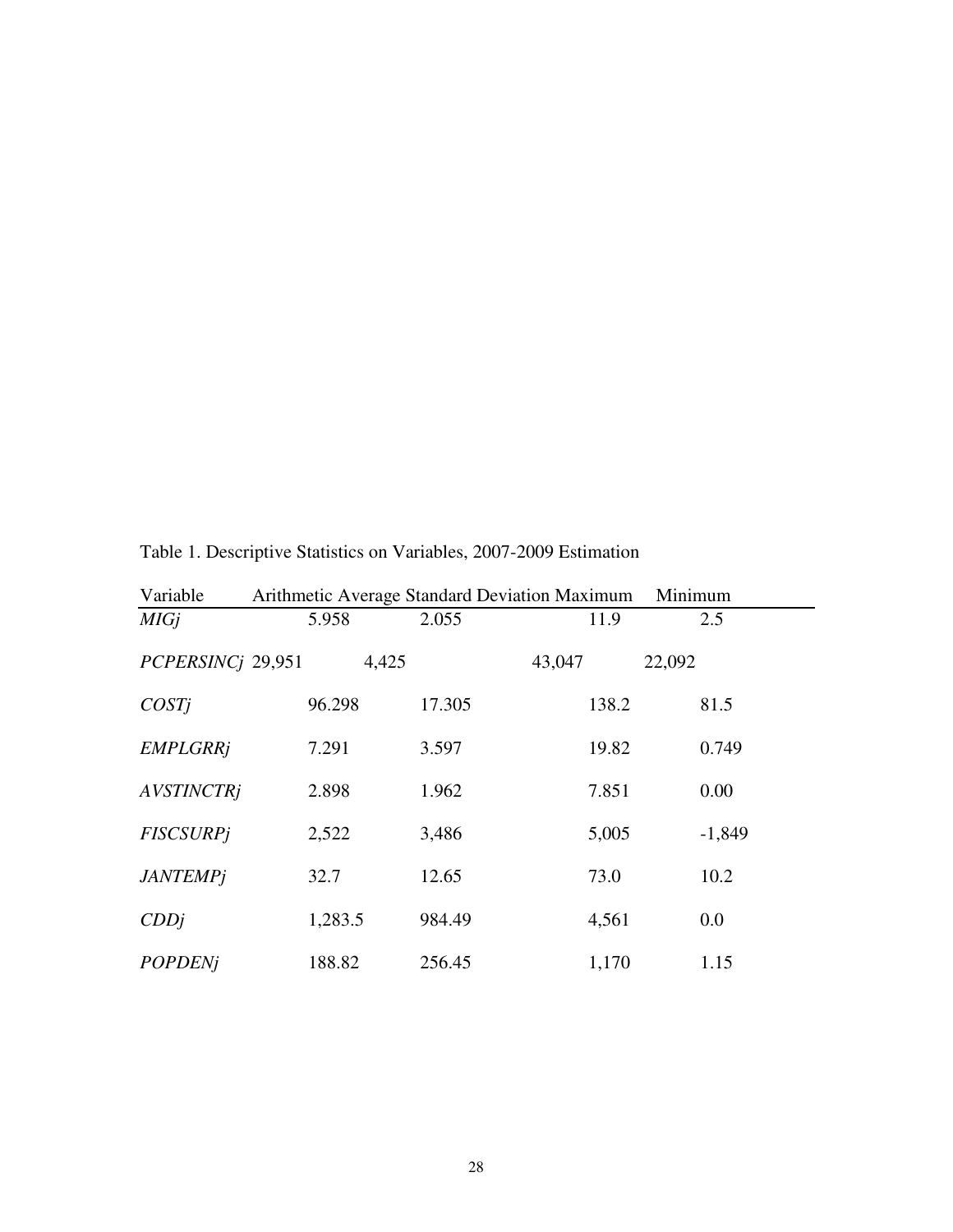| <b>Study Period</b>                  | 2007-2009                    | 2004-2006                    | 2009-2011                     |
|--------------------------------------|------------------------------|------------------------------|-------------------------------|
| Variable/Column<br><b>PCPERSINCj</b> | (a)<br>$0.0002***$<br>(2.62) | (b)<br>$0.00015**$<br>(2.20) | (c)<br>$0.00012***$<br>(2.66) |
| URj                                  | $-0.29$                      | $-0.417*$                    | $-0.525**$                    |
|                                      | $(-1.08)$                    | $(-1.88)$                    | $(-2.23)$                     |
| COSTj                                | $-0.014**$                   | $-0.019**$                   | $-0.008**$                    |
|                                      | $(-2.14)$                    | $(-2.40)$                    | $(-2.09)$                     |
| <b>AVSTINCTRj</b>                    | $-0.357***$                  | $-0.374***$                  | $-0.29**$                     |
|                                      | $(-2.72)$                    | $(-3.33)$                    | $(-2.60)$                     |
| <b>FISCSURPj</b>                     | $0.000261***$                | $0.00024***$                 | $0.00021***$                  |
|                                      | (7.41)                       | (6.77)                       | (6.68)                        |
| <b>JANTEMPj</b>                      | $0.069**$                    | $0.119***$                   | $0.069**$                     |
|                                      | (2.53)                       | (3.78)                       | (2.61)                        |
| CDDj                                 | $-0.00055$                   | $-0.0009$                    | $-0.00055$                    |
|                                      | $(-1.57)$                    | $(-1.63)$                    | $(-1.53)$                     |
| <b>POPDENj</b>                       | $-0.0021**$                  | $-0026***$                   | $-0.0024***$                  |

Table 2. Empirical Results for Total State In-Migration Rate Dependent Variable: *MIGj*